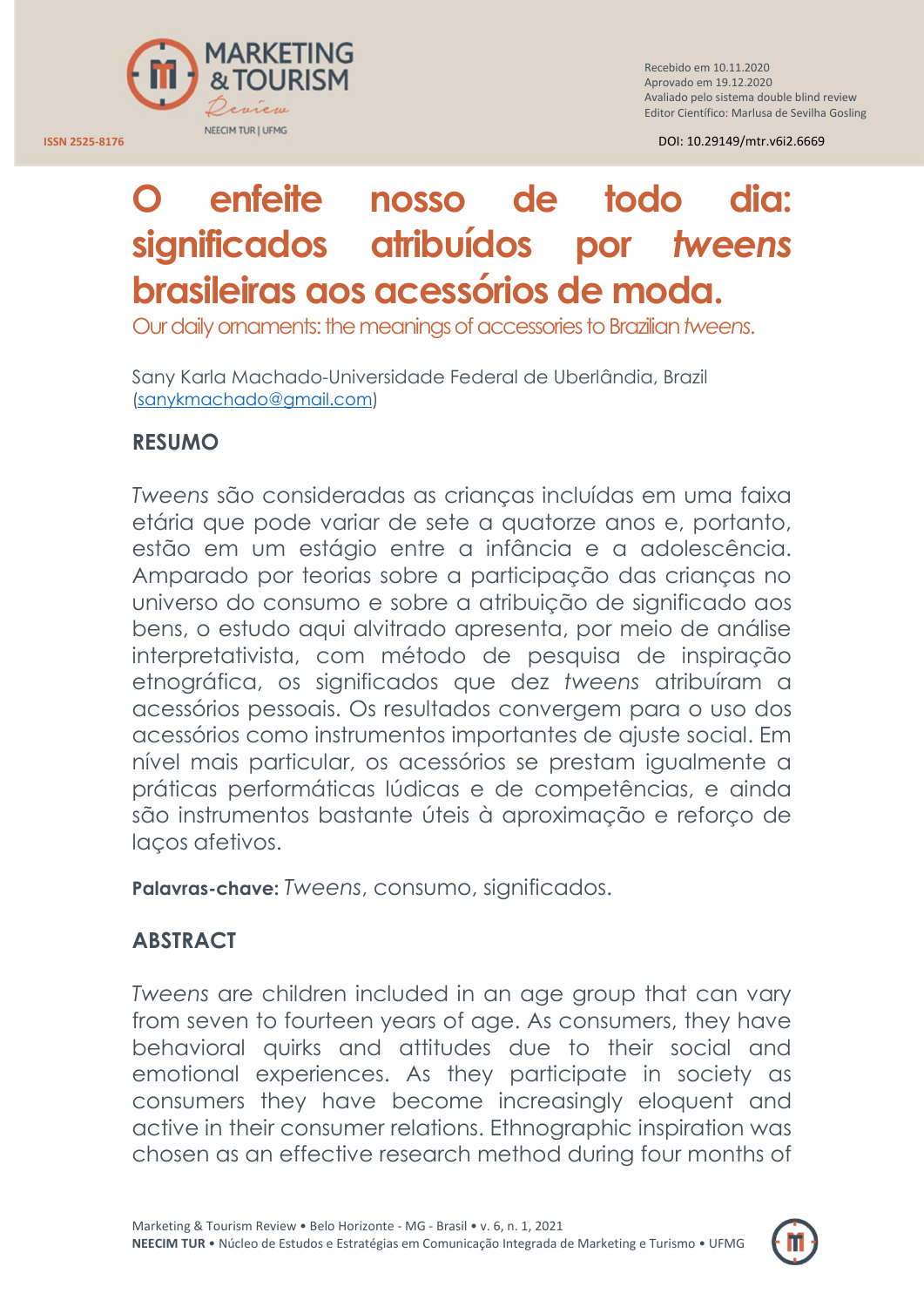fieldwork. The results reveal the use of accessories as important tools for social adjustment since they "play the game" of social life and also to establish and strengthen emotional ties.

**Keywords**: *Tweens*, consumption, meanings.

#### **INTRODUCTION**

To unravel the world of assets and their attributions in people"s daily lives is essential for the comprehension of contemporary society, since the consideration of consumption culture is one of its most remarkable aspects (Kasser & Kanner, 2004). This allows to say that the scrutiny of relations that human beings establish with objects which they consume may be a useful tool to identify and understand some individual and social characteristics established in the current world. In turn, such identification and understanding should be capable of paving new theoretical and practical roads in the field of consumer behavior when consumption experience is seen as an expanded phenomenon, extrapolated, from simple [utilitarianism](https://www.linguee.com.br/ingles-portugues/traducao/utilitarianism.html) of products and services (Montesinos, Suárez, & Pulido-Fernández, 2015; Silva & Barbosa, 2018.

In fact, if there were the substitution of family names, of traditions, or religion, of race and of nationality before by the capacity of objects in printing differentiation to individuals (Lipovetsky, 2004; Lira, Santos, Campos & Costa, 2020), now they are more likely to express individual styles, preferences and aspirations. It is through assets that individuals have compose themselves as social identities (Baudrillard, 2009; Belk, 1988; Campbell, 2006; Lipovetsky, 2004; Slater, 2000), getting to know themselves and recognizing themselves in each object"s meaning (Barbosa, 2010).

The possibility of investigation of consumption phenomenon regarding its symbolic dimension is favored, still, not only by the new conceptual lens inherent to this approach – which allow new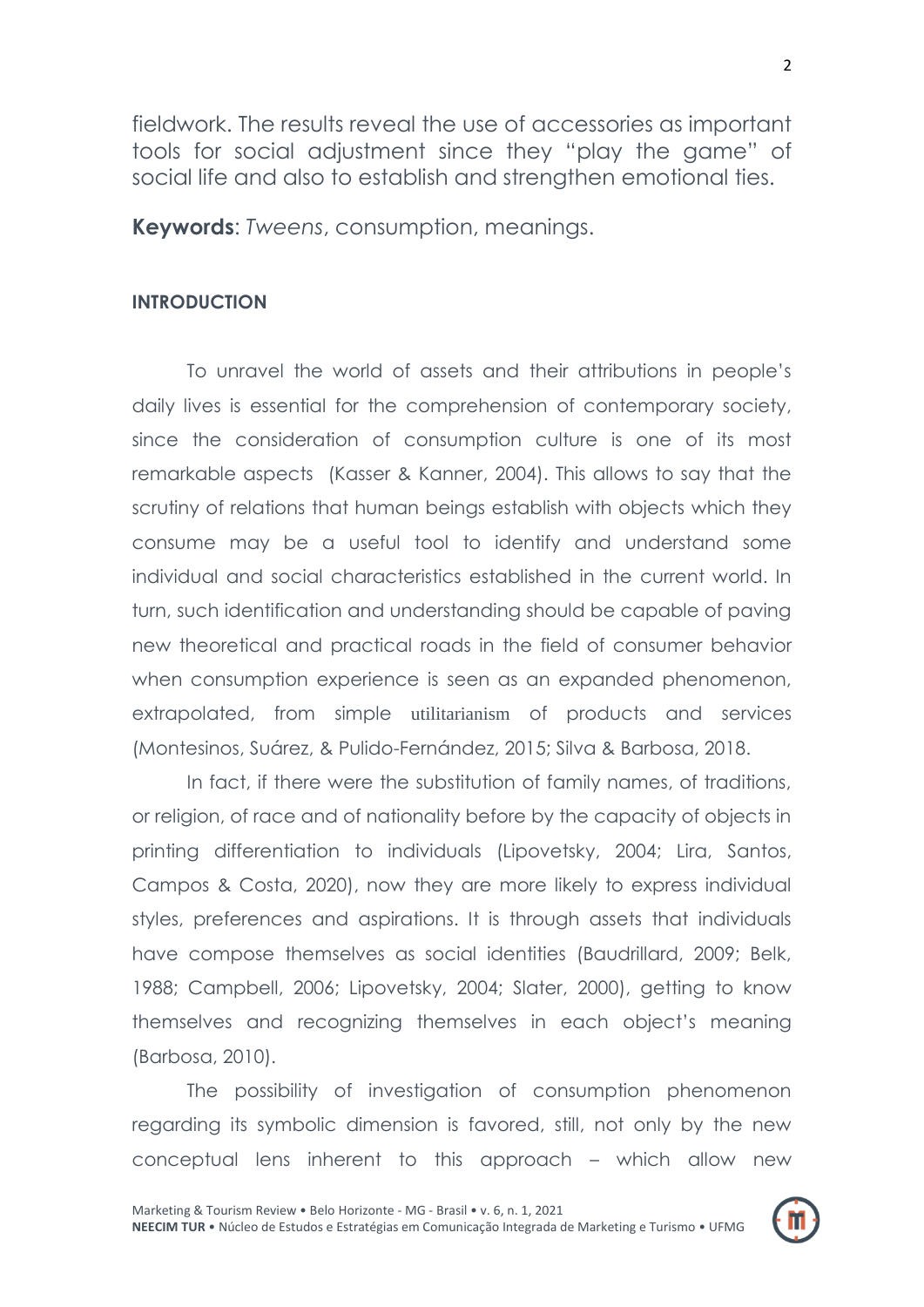interpretations to already studied phenomenon – but, mainly, since the myriad of today available products in the market offer a broad field to accept the most varied hypothesis on symbolic exchanges. In addition to the panoply of goods and services able to mark the relation consumption-meaning, there are still several backgrounds of such relations (new family formats, new forms of communication, technological advances) and the roles which individuals from modern civilization assume in it, opening, therefore, a fruitful field of investigation.

Therefore, once the world reorganizes itself socially, new combinations are expected among such factors (consumers, objects and situation), demanding different research paths and of practice. One important social alteration is the participation each day earlier and with higher intensity of children in several scopes of society and in consumption activities, in particular (Brusdal & Lavik, 2008; Buckingham & Tingstad, 2010; Hill, 2011).

Still within such scope, another movement is the definition, in the children' segment, of a sub-categorization – the so-called tween, commonly considered as children within eight and twelve years of age (Andersen, Tufte, Rasmussen, & Chan, 2007; Lindstrom, 2007; SiegelI, Coffey, & Livingston, 2004) and are called in such manner by being in a in-be-tween age range (Cook & Kaiser, 2004), between childhood and adolescent (Cook & Kaiser, 2004; Siegel , 2004) and whose purchase power and influence on the family consumption have been significantly growing (Carrillo, Gonçalo-Sparks, & Salcedo, 2018).

The present study aims at identifying which the meanings attributed to the fashion accessories by eight to twelve year-old tweens. Such items were chosen by presenting, at first, a category of dispensable products for the social living of the child. Nonetheless, it is notorious the use, each day more, of such items by children of the feminine gender (Thyne et al., 2016). The assumption is that, while clothing and shoes are indispensable to the individuals, objects such as jewelry, purses, belts,

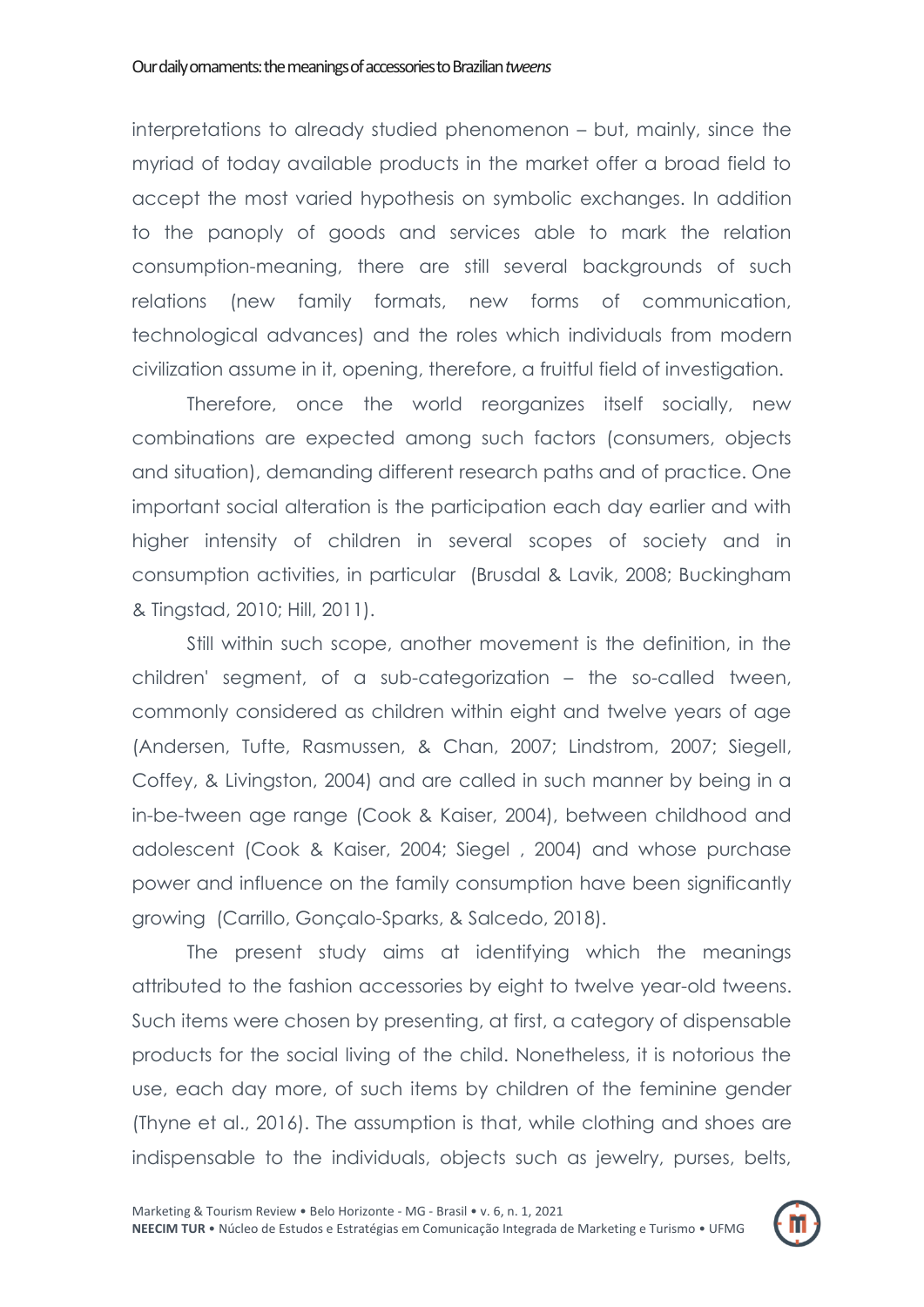hair accessories etc., when elected, may end intentions of communication regarding who uses them with greater forcefulness. Clothing and shoes also carry such expressions, but they come in a adjacent way in those looks. Another assumption is that dressing the child are expecting gesture by parents and, with that, such items may have meanings to them and not to their children, which may not happen with accessories, which, here, are supposed to be asked for by children.

Despite the tradition from academic writing in making authors "talk with each other" within a paradigmatic north – in the sense of being coherent to the way as a phenomenon is seen – researchers with different theoretical orientations were considered in some parts of this study, since, in some way, have contributed to a higher comprehension regarding the meaning of assets. Although, the consumption culture is labeled in a distinct form, on the basis of its line of thought is the value of symbolic and cultural aspects of consumption goods rather than its utilitarian aspect and, dismissed the more radical focus regarding the origin and, due to this, the interpretation that is done of consumption under such view, may make things clearer.

As for the research method, given the nature of the phenomenon to be studies, it was chosen a qualitative approach, molded by a interpretation guidance, which would be more appropriate to investigate the problem here exposed. A quasi-ethnography with ten tweens, was, then, performed during eleven months.

#### **CONSUMPTION AND IDENTITY**

Identity, in the classical sense of an individual's characterization, which for a long period of time established the social world, has been in decline (Hall, 2006). In first place, the basis of modern identity have been altered; if before they were traced by social, economic or religious

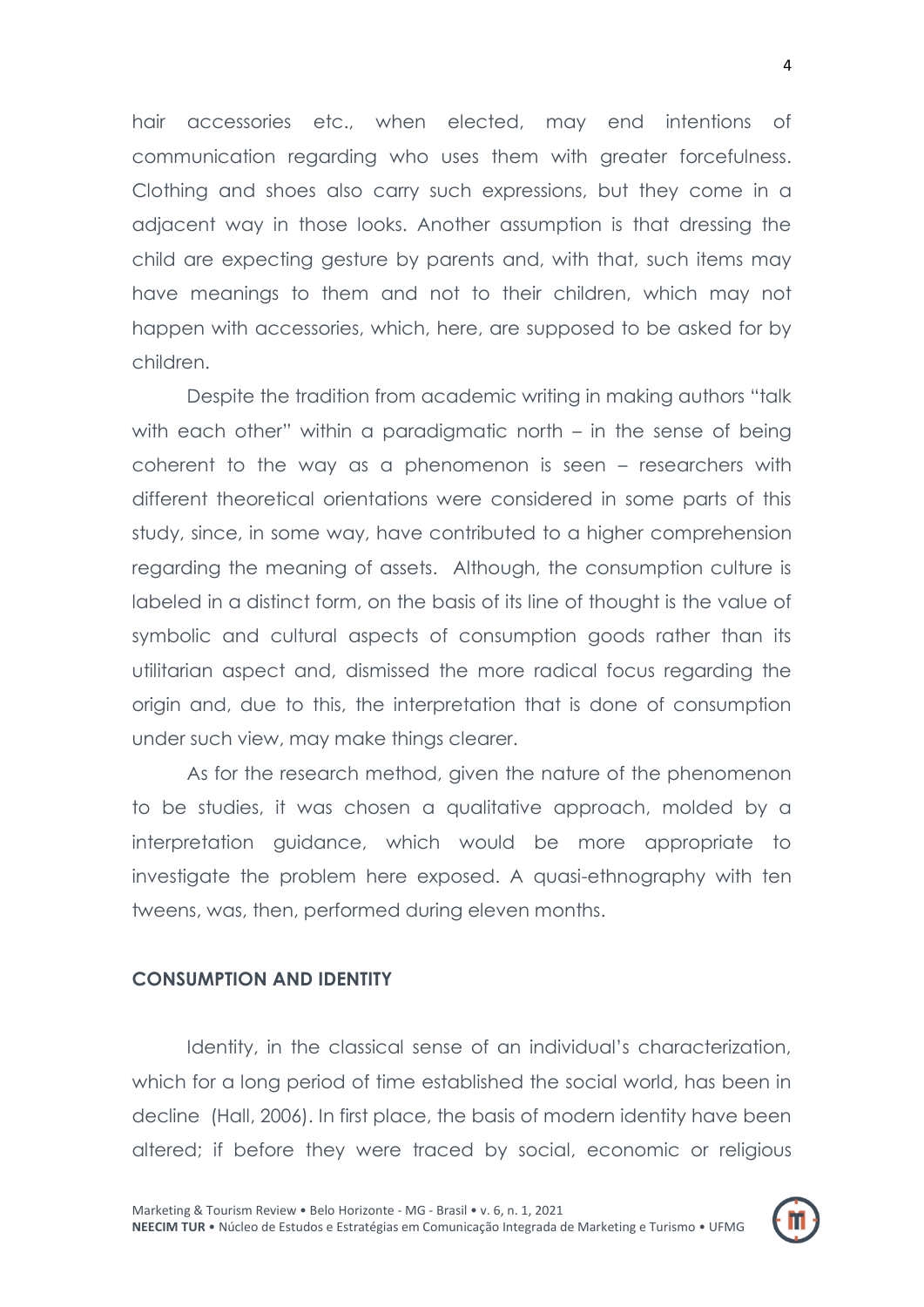aspects from the individuals, in modern era, it is much more a reflex of its lifestyle, of its posture in face of the facts and of the others. Second, the permanent and constant character from the old identity gives places to multi-faced personalities and in constant change. Therefore, a same person may express different identities depending on the occasion or on the people met. For Charon (2000, p.71), "the group of characteristics referred to labels, created in the social structured, is called identity. It is the name that the individual gives oneself and that habitually informs others in one"s actions".

Such dynamic and transitory characteristic of the identity is an answer to the dialectical nature of the relation between the individual and the society, since, according to Berger & Luckman (1999) the identity remains incomprehensible unless it is located in a world. Therefore, the identity is the function of the world. Now, if the world, then, assumes new configurations, nothing is more predictable, therefore, than that the identity doing the same. Giddens (2002) explains that the new order for the "being" in high modernity echoes in the construction of a lifestyle, which by him is defined as "a group more or less integrated of practices that an individual embraces, not only since those practices fills up utilitarian needs, but because they give material shape to a particular narrative of self-identity" (Giddens, 2002, p.79).

Such argument allows to state that the identity is also reconfigured in the so-called consumption society. In fact, consumption culture, characteristic of such time, is really considered a prominent arena for the production and circulation of identity positions, having in assets a way for which such positions are incorporated, reproduced and perceived by the individuals (Arnould & Thompson, 2005; Belk, 1988; Hogg & Mitchell, 1996). By the myriad of products offered in the marked and free from structural ties that determined, in the past, their identities, people now act freely to construct and to express themselves as best as they please (Firat & Venkatesh, 1995).

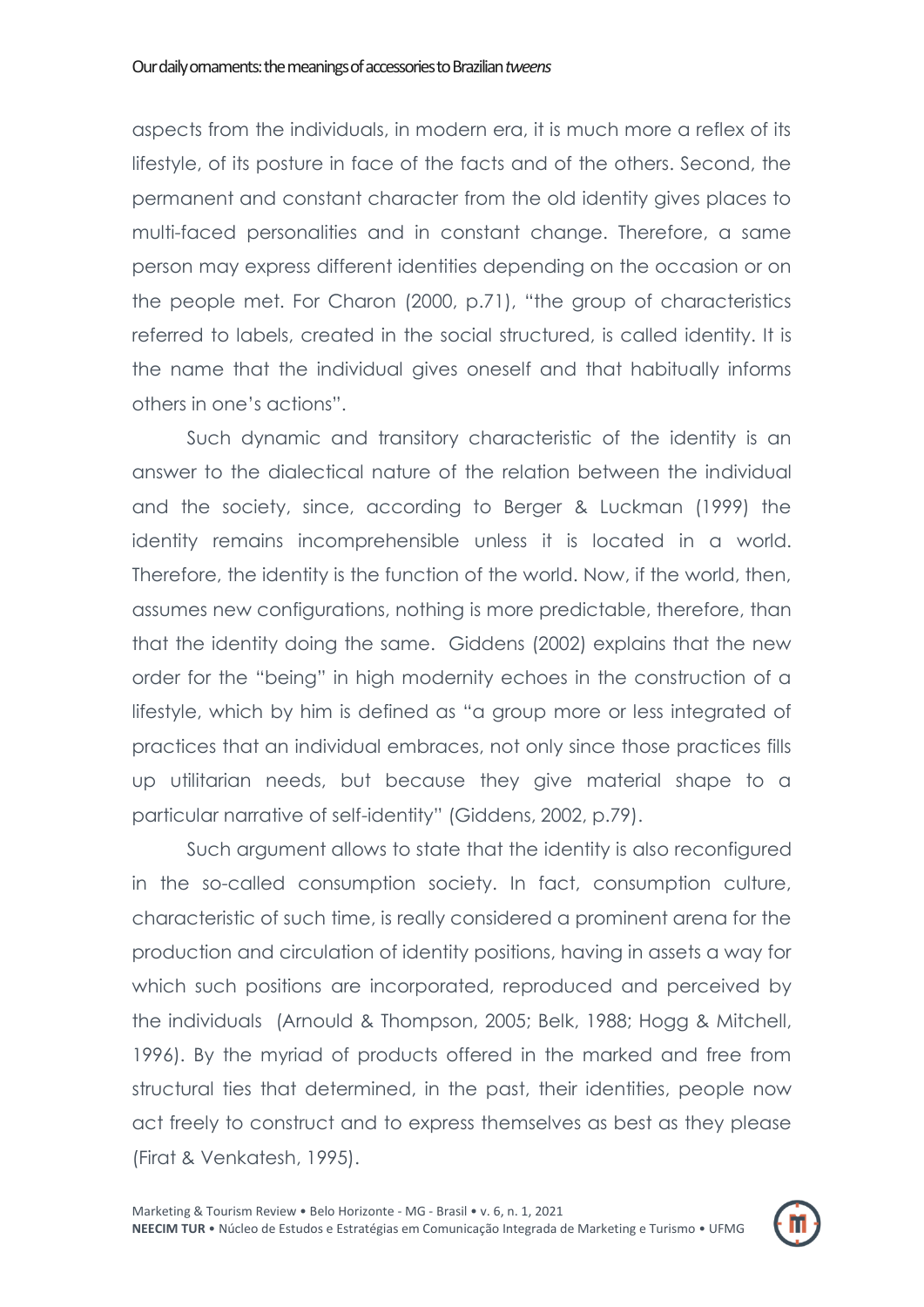Solomon (1983) clears that the relation between consumption and identity is thought in function of the individual's projection that, in turn, is consolidated form the meanings contained in objects. Under such scope, people are what they buy, but also are bought in accordance with what it is (or is believed to be) or with what someone intends to become, being the assets, therefore, a reflection of such identities (Belk, 1988).

Follmann (2001) corroborates with such vision, clarifying that the identity concentrates on the real dimension of the individuals, and one another, to which they aspire, in addition to an expectation or third-party demands For the authors, the identity forms itself by conjugating what one believes to be, what one wants to be and what others expect one to be. This same libertarian character, fluid and amorphous from modern identity imposes to the individuals the responsibility (and perhaps the obligation) of self-defining by the systematic appropriation of symbolic amounts of assets (McCracken, 1986).

Whether, generically, the issue of identity is relevant, as states Giddens (2002), it becomes especially critical to some groups which their position in society are not well accepted, well defined or are intermediate. Tweens, when do not see themselves as belonging to the group of children, nor therefore include themselves, more specifically, as teenagers, counting a number of anguishes in the attempt to understand what socially construct them or what they should resort to adjust themselves in face of the groups which they attend or aspire (Cody, Lawlor, & McLaren, 2010). In general, the meaning of products becomes more important during the pre-adolescent phase (correspondent to the ages of tweens), since the individuals in this age range see assets as material symbols of identity and also make inferences on third-party identities on this possessions (Roper & La Niece, 2009).

6

m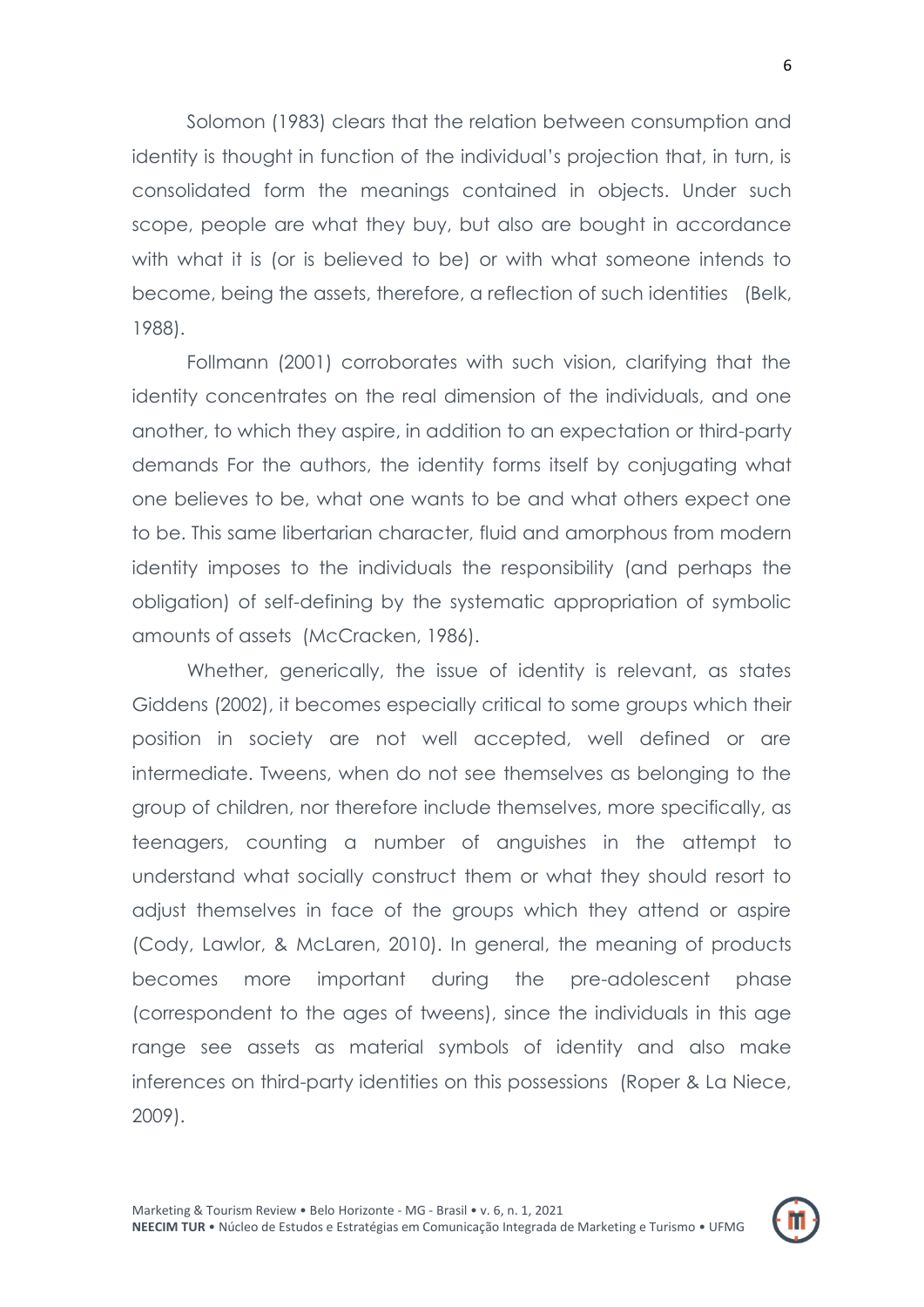Some authors who treat the identity question exerted from consumption practices by tweens, specifically, highlight that such fact of not consuming a certain product may also be seen as a symbolic action (Kjeldgaard, 2009). When refusing the consumption of certain items, individuals choose to resemble or become different from a social sphere (Brusdal & Lavik, 2008). Such practice of "not being" installs a duality in which "one of the terms is always more uplifted than the other: one is the rule and the other is "the other" – seen as "divergent" or "outsider" (Woodward, 2009, p. 51).

# **CONSUMPTION AS MEANING**

Meaning is a group of subjective interpretations or affective reactions that human beings apply to an experience, person or object, giving it sense (Kleine & Kernan, 1988; Richins, 1994). It is the perception and the interpretation of something according to the vision of the world from the subjects (Kleine & Kernan, 1991) and, although it is essential property of the object (Sahlins, 2006), it only manifests itself through the interaction between individuals, the object and the context (Friedman, 1986; Kleine & Kernan, 1988; McCracken, 2003).

In practically all cultures the products carry social status meanings, of identity and of prestige from their owner (Belk, 1982). Thus, in contemporary society, more than a functional attribute the symbolic attributes specify and guide the social relations (Barbosa & Campbell, 2006; Rocha & Barros, 2006). The functional utility becomes the more basic and indistinct part of a product and gives place to the capacity of the asset to satisfy hedonistic needs from consumers linked to their objects of subjective desires, their "fantasies and multi-sensorial emotions" (Hirschman & Holbrook, 1982, p.92; Silva, Barbosa & Farias, 2019).

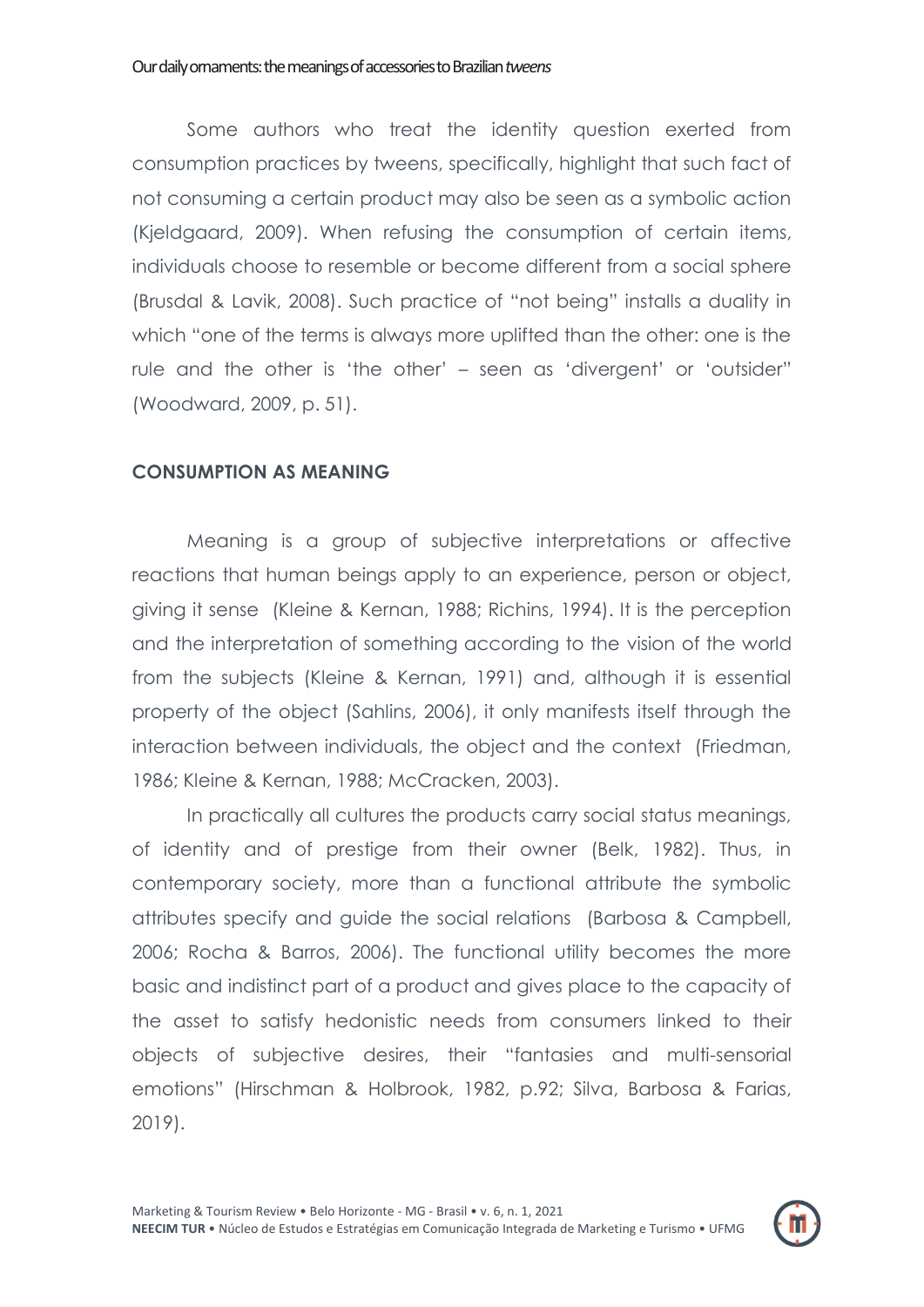On the account of this symbolic constitution of products, therefore, is what Rocha (2002) admits that the consumption is an indispensable element to the functioning of society, considering that, if it weren"t for the consumption good, people would have difficulties in making meanings circulate or ordering one"s social universe. Within this perspective, the essence of a product, therefore, does not come from its physical constitution or from functional attributes, it becomes the result between the asset, its owner and the rest of the society, being this especially true for products in which a higher social visibility is found (Hyatt, 1992).

Rocha & Barros (2004) summarize such ideas by stating that the consumption in modernity is seen as 1) a meaning system, which the primary need that is provisioned is symbolic; 2) a code, through which social relations are assimilated and 3) a classification system of things, people, products and groups. Mary Douglas and Baron Isherwood, in the same line, state that consumption uses assets to become firm and visible a private group of judgments in the processes of classifying people and situations: "assets are neutral, their uses are social; may be used as fences or bridges" (Douglas & Isherwood, 2009, p.36).

In a study on the utility and the meanings of personal ornaments and their relation with personal attraction, Bloch & Richins (1992) assert that the primary social function of meanings of assets assume three conditions: the role to be played is important and desirable; the success of the social role implies in the use and display of a certain object; and the individual is not safe from the competence to play the role.

For McCracken (2003), the higher the symbolic value of a product the bigger the capacity to generate meanings related to the identity and social status. To the young public, such symbolism is particularly interesting since youngsters found themselves in a period of uncertainty and material assets become a way of defining their identities and obtain prestige (Belk, 1988).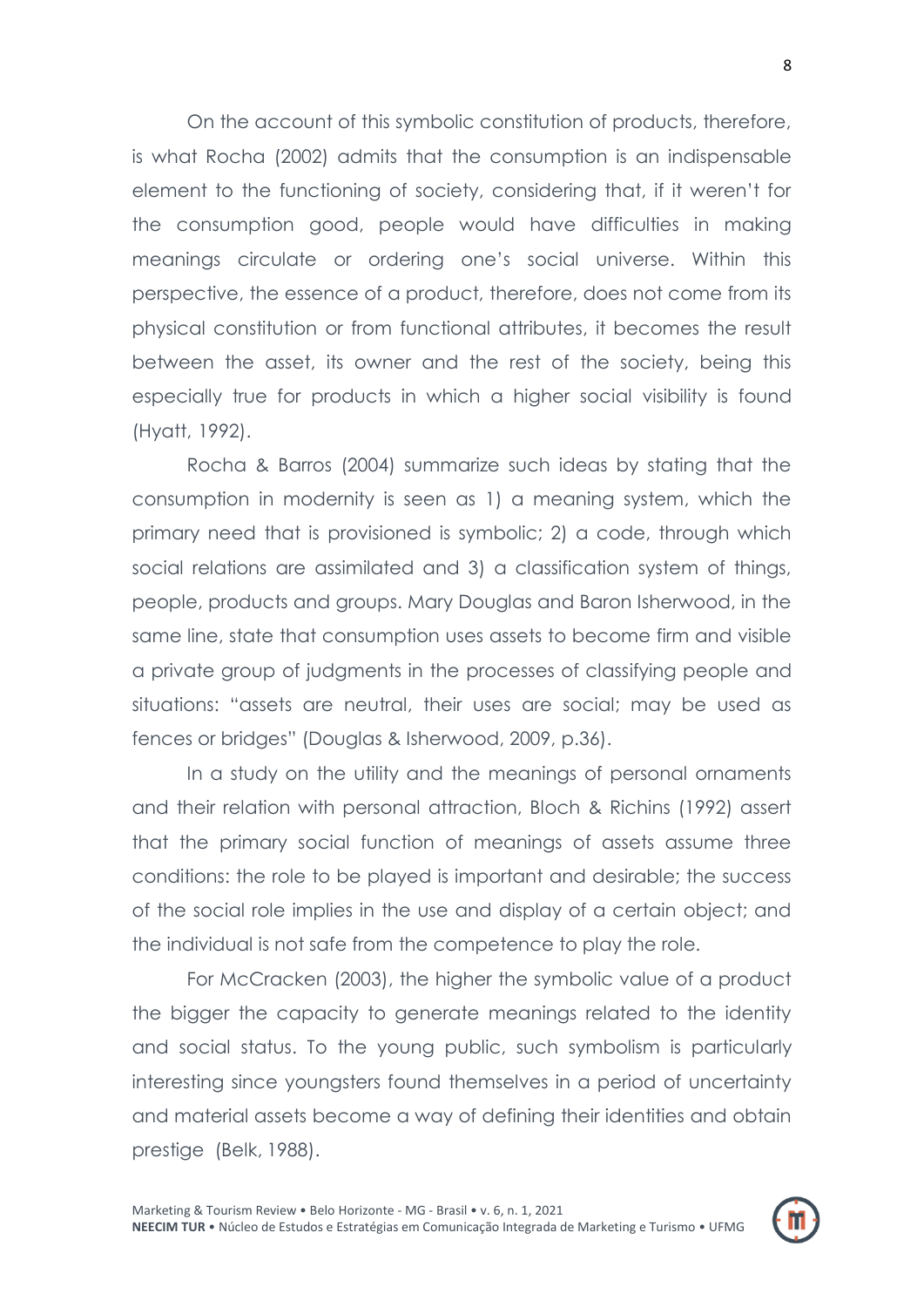The meaning, therefore, runs through the veins of culture, of the consumer and of the own consumption asset itself.

The culture is the own sum of shared meanings by their members (Peter & Olson, 2009). Thus, if the consumption contours are defined under cultural aspects, the symbolic meanings of assets are found highly related to the people's culture (Dittmar, 1992). It is by the symbolic character, therefore, from the products that the consumer gets out of the purely economic sphere and assumes a cultural dimension in which rational and individual interpretations give place to collective and public.

Culture and its group of symbols, rituals and classifications are sources from the meanings of assets (McCracken, 2003; Slater, 2002; Solomon, 1983; Woodward, 2009), appropriated by the individuals through their consumption of possession (McCracken, 2003; Wattanasuwan, 2005). Although the meanings are originated in a culturally constituted world, the idea is that they take shape from the interaction between people and, therefore, would be appropriate to say that they are socially constructed (Cuche, 1999). Therefore, due to the need of collective agreements, signs are created and through the practical sharing of them, meanings emerge (Bronckart, 1999).

Richins (1994) divide the sources of meanings in dimensions. According to the author, an object may assume a meaning due to *i*) its utility or function, which assumes a certain competence of the user when using the product; *ii*) the pleasure of fun it provides; *iii*) the capacity to represent interpersonal bonds ; and *iv*) the capacity of the product to express personal identity.

Not very differently from Richins, Fournier (1991) attributes to the assets three main roles: functional, from experience and from identity. The first is related to products that solve a problem imposed by the external environment. Assets or services which offer pleasure, aesthetic satisfaction, fun or excitement, which provide sense of security and

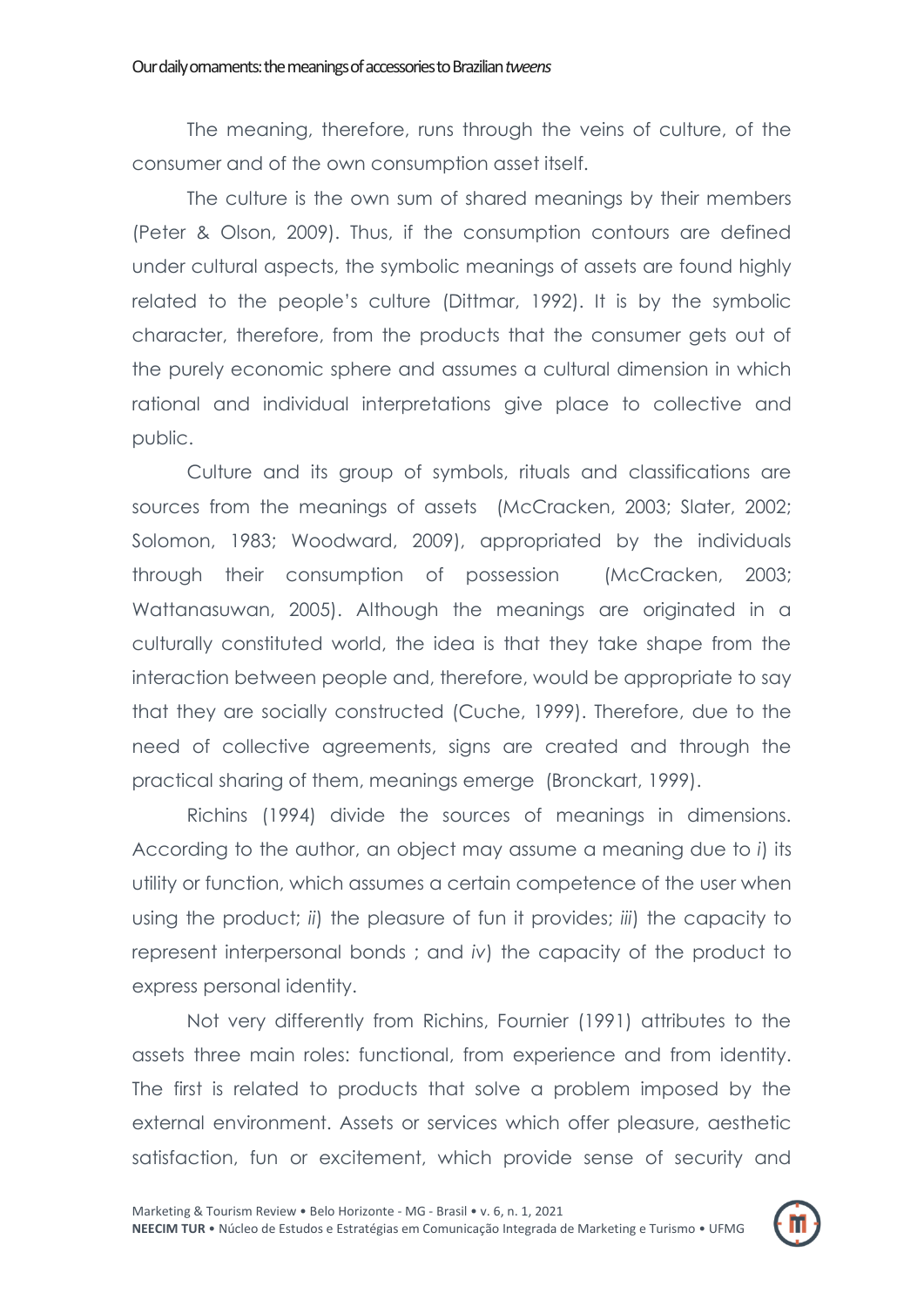comfort to their users, are assets whose main function is purely due to experience. The third role is characteristic, for example, of sports cars and certain types of clothing or sports capable of expressing selfconcept, individuality, promote family bonding, to make past experiences and relationships more tangible and to help in the creation and "management" of group identities and society announcing social positions.

Susan Fournier highlights that the categories are not static regarding the products it concentrates, since they depend on the history and the consumer"s culture, on the polysemic character of the assets and on the context. The author proposes, still, a typology composed by eight meanings form an assets" classification, clarifying that the center of meaning is the consumer"s benefit and not the product"s utility. Fournier (1991), therefore, disposes that:

**Utility objects** are objects whose meaning is linked to their attributes and their capacity to satisfy needs. The use of the product is directed to a problem which demands a solution.

**Action objects**, unlike utility assets, they are not focused on the object, but on the stimulating experiences and emotions they provide. The object stimulate a sensation on the user.

**Appreciation objects** also deliver an emotional experience of fun and pleasure to the user, but the object is the center of the feeling.

**Transition objects** provide to their users the feeling of security, comfort, nurturing and coziness in times of change.

**Childhood objects** are those that were used during childhood and came back to the user"s life. They do not evoke special memories from people or situations, but they give sensation of familiarity.

**Personal identification objects** refer to the assets which express something regarding its user in terms of what one really is or aspires to be, one"s interests, etc.

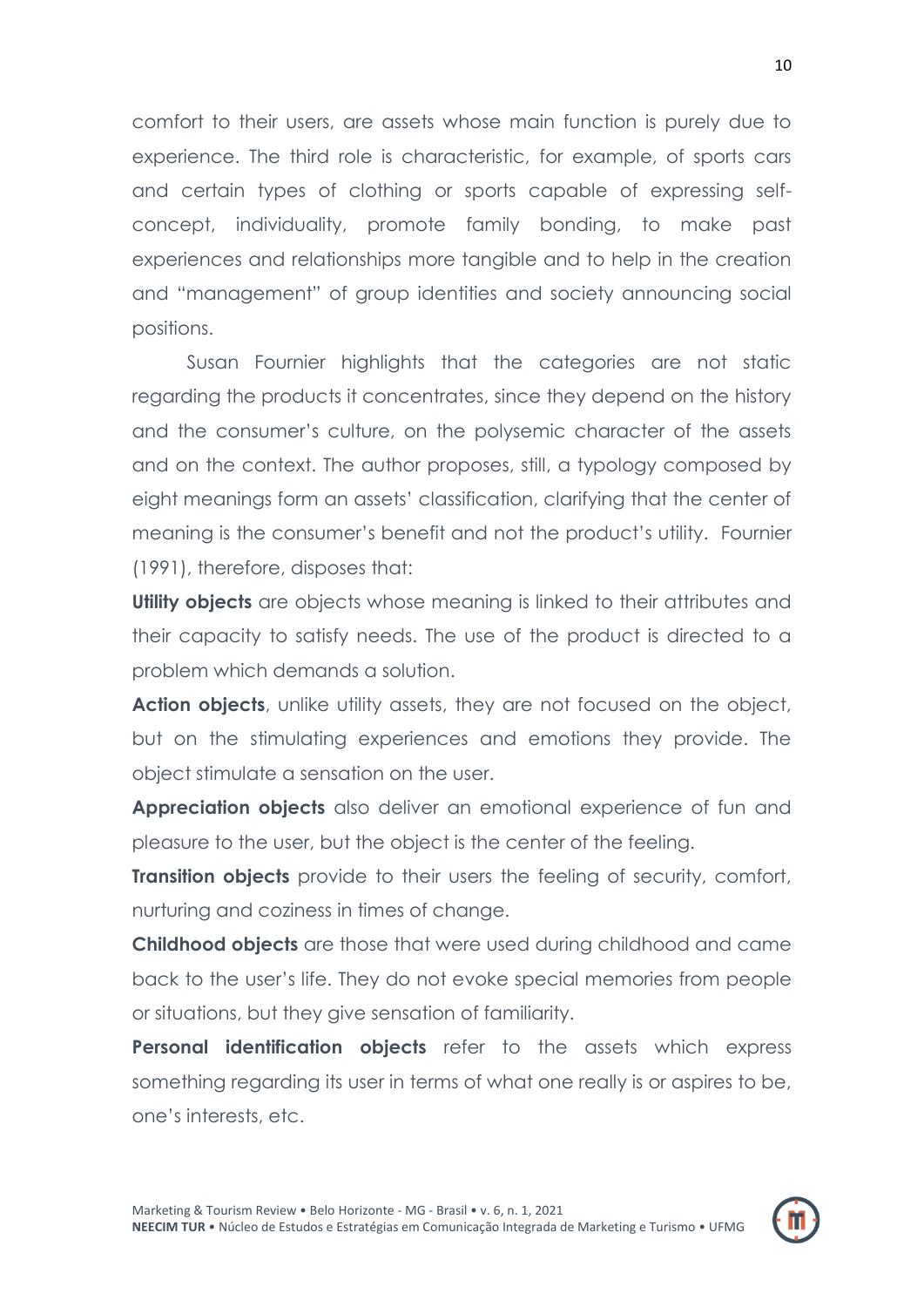**Position objects** speak of the individual at cultural level, situating or integrating the individual in the social environment in which one transits or to which one aspires.

**Ritual re-enforcers** are objects whose meaning strongly depend on the context. Apart from the ritual, the object does not have any meaning to its owner.

Another contribution regarding meanings categories which may classify the assets beyond their functional attributes appear in the study of Tharp & Scott (1990). For these authors, some objects may be considered *totems* when represent any type of ethnic or heritage; items such as irreverent clothing or some sort of drink served at a dinner, on the other hand, are considered as having a meaning of interpersonal communication (inter-personal environment), since they serve as interlocutors between individuals in their social interactions; social status is the meaning of consumption goods that are capable of indicating the social group to whom someone belong; transcendent is a meaning attributed to assets linked to religion or to mysticism; expression of *self* for Tharp & Scott (1990) is a private meaning and is related to an ideal "me"; objects from the past which remind of individual experiences or represent time with a group have a meaning of experiences memories; source of pleasure is a meaning attributed to assets capable of providing hedonistic answers and, at last, the utilitarian meaning of assets, just as it is in Fournier (1991) & Richins (1994), which come purely from the functional attributes of the product or service.

# **METHOD OF RESEARCH**

Due to the theoretical marks and to the cut of the research, it was defined as subject of the present study girls with age varying from eight to twelve (Cook & Kaiser, 2004; Siegel et al., 2004). In a way to make sure that the participant children had access and possibility of purchasing the

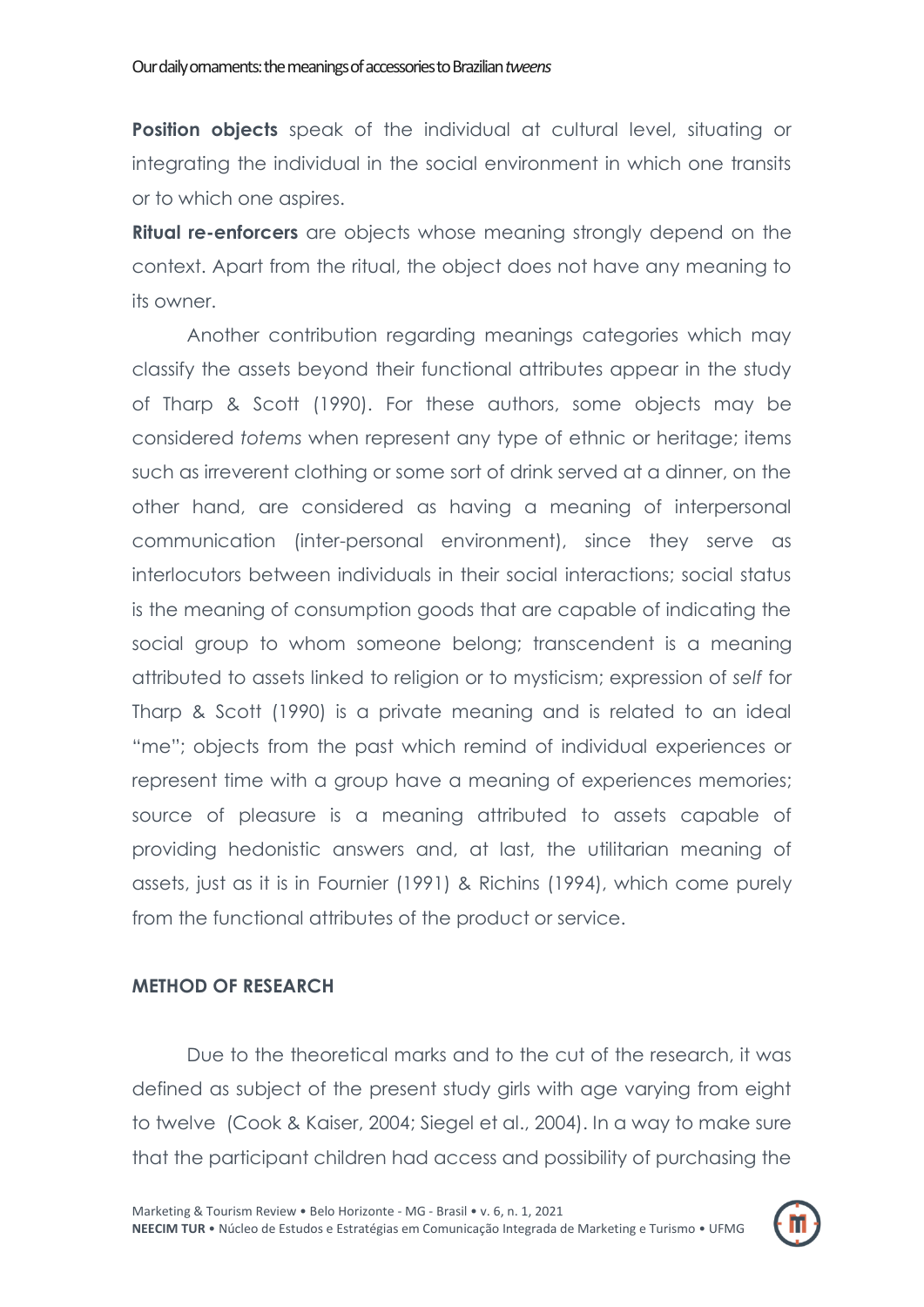same consumption assets and to a same group of market information, the group was composed by children from the same social class. Therefore, three basic criteria were defined for the pre-selection of the participants: being of the female gender, being between eight and twelve years of age and belonging to class A or B. The research was performed in 2019, in a city from the countryside of Minas Gerais, with population approximately of 600.000 inhabitants.

The following step was to identify children from such profile who used personal accessories. A private school attended by children from high class families was, then, selected and the educational supervisors provided the schedule of the breaks in which it would be possible to proceed the observation of the girls form the ideal age range and that were using some accessory. A list of 35 children was elaborated and the mothers were contacted for the authorization of the research with their daughters. Eighteen children were authorized to participate, but only ten were chosen – with the help of the education supervisors – for having a less shy personality and, with this, presenting higher probability of manifesting being more comfortable during the research.

The five months of encounters with the tween, in their residences, generated an approximate total of 201 raw hours of taping-recording, composed by informal dialogues, unscripted, but always trying to direct the focus of the conversation to the issue of using and possession of accessories.

Other forms of data construction involved photograph analysis, videos and other several materials in possession of the children and that had relation with the theme to be approached. In addition, although it is not legally authorized their use in Brazil by underage individuals, four participants had Facebook and/or Instagram accounts and, frequently, posted on those social media useful information to the study. Suggested magazines by the participants themselves were also researched and, sometimes, projection techniques were applied through such material.

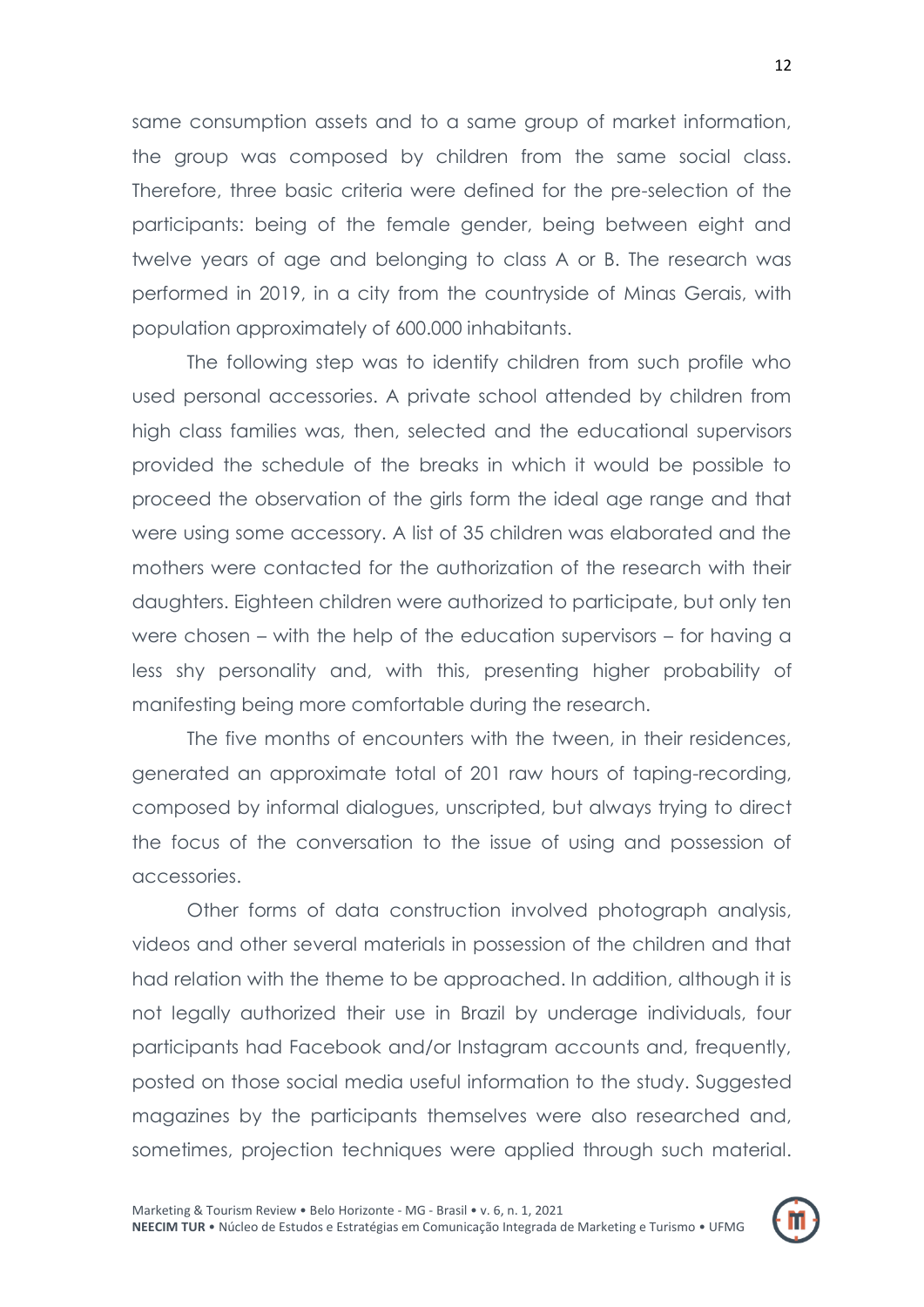These options of material allowed the triangulation proposed for studies of ethnographic investigation (Graue & Walsh, 2003), not so much as confirmation instruments, but as complements of the information obtained through the visits and by the interviews. Having found, after some encounters, the common behavior of the majority of the participants of accessing fashion blogs, those also became part of the analysis material.

Considering the symbolic nature and the social-representative focus of the relations to be investigated in this work, the resulting material from the field research – conversation with the tween, interviews, recorded depositions from mothers, store owners and other family members – was investigated under an interpretative perspective. In a first moment, repeated and exhausting reading from the textual material as a whole (intratext) was performed, to identify the meanings present in it; Later, their parts were analyzed separately (intertexts), but crosschecked among themselves and reflected from the overall.

The quasi-ethnographic characteristic (Elliot & Jankel-Elliot, 2003) is fit to the method since key-principles of dense description throughout time were adopted, but they have deviated from the tradition ethnography regarding duration and intensity of the data gathering. This is because, for such purpose, it would have been very useful the presence of the researcher, for instance, either in the classroom, in the transport to school or at the moments which the tweens were getting ready for some event, which is not possible due to the intimate nature of such situations and institutional rules.

#### **RESULTS**

#### **Expressive meanings**

The first and most prominent meaning of the accessories to arise from the speeches of the tweens derived from their potential to make

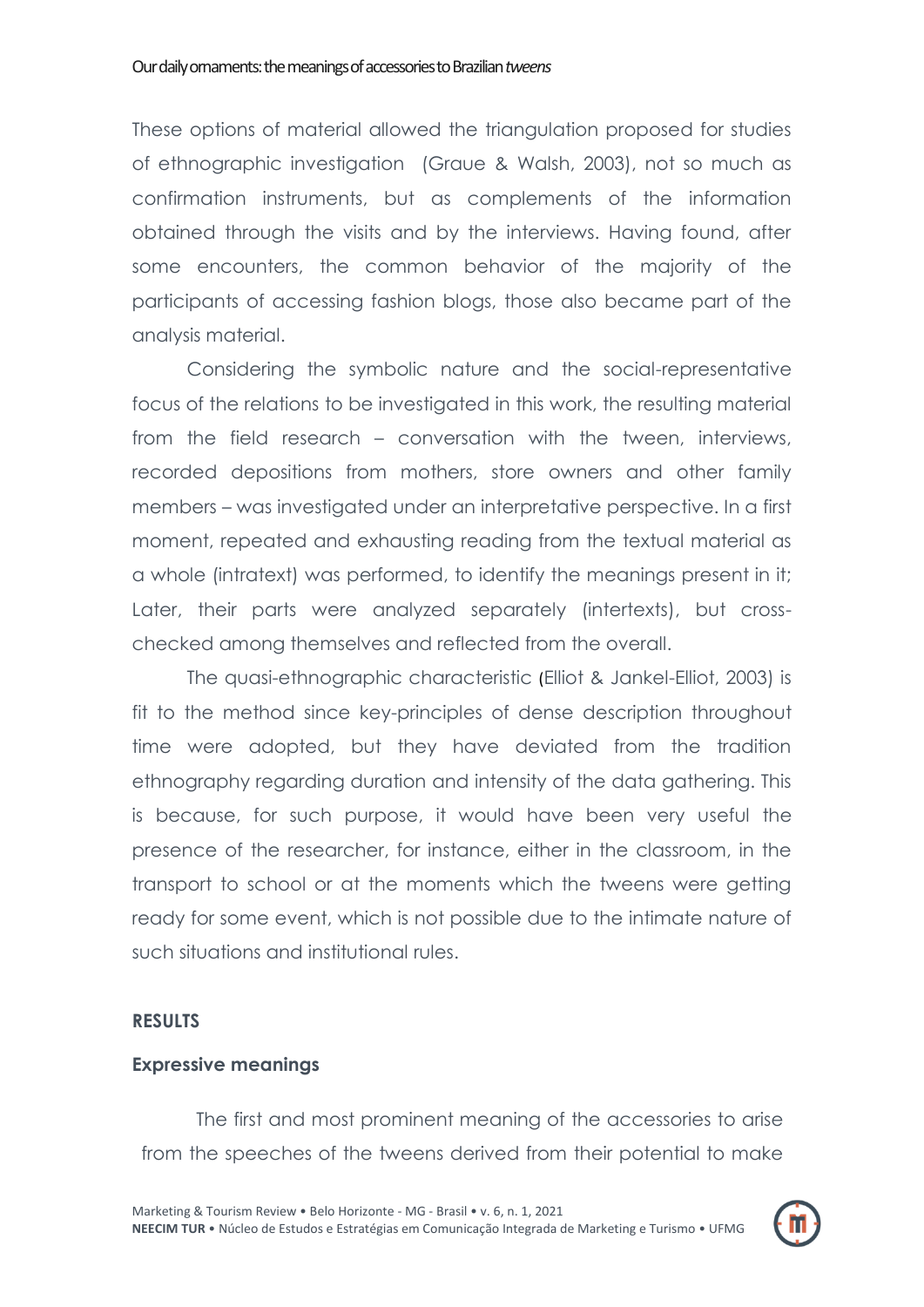them more beautiful, and due to this, made them feel good about themselves. The term "potential" is pertinent since the tweens believe that accessories make someone prettier, not being able to offer beauty in itself. In addition to beauty, meaning that compose such group helped the tween to express and identify, in others, style, sense of identity, social status and humor.

The *tweens* recognize the social importance of a fine appearance (Bloch & Richins, 1992; Cardoso, 2004; Chang, Colwell, & Walisky, 2018 ) from their mother"s examples, from other women in the family, from celebrities and their peers – specially school colleagues – and, therefore, they feel at ease, adjusted to the environment they live in when feeling beautiful: "We have to be pretty for the girls, for the boys, for everybody to think that we are cool" (T9)*.* They also value more "produced" people, in one of the activities with figures, tweens were presented to three women and several objects, which they would use to present the models. Most participants delivered more items to the women and pointer her as being the most beautiful.

"Vain" and "stylish" were two adjectives repeatedly mentioned by the tweens when speaking on how they felt when using necklaces, bracelets and other items or how they identified such attributes in a woman. "Vain" is a term used by the younger tweens, frequently, both as a substitute as a superlative of "beautiful" in case of accessories. When looking at the figures which I presented them or when speaking about themselves, the younger tweens attributed the adjective "beautiful" to a woman with no or little accessories and "vain" to a model with several accessories (and makeup). They understood that clothing played a role to let them beautiful, but accessories made them "vain" – something bigger than beauty, an extra diligence with the appearance. Such past of the empiric research converge to the evidences of the study of Abdala (2008) that pointed accessories such as earrings, bracelets and rings strong markers of female vanity.

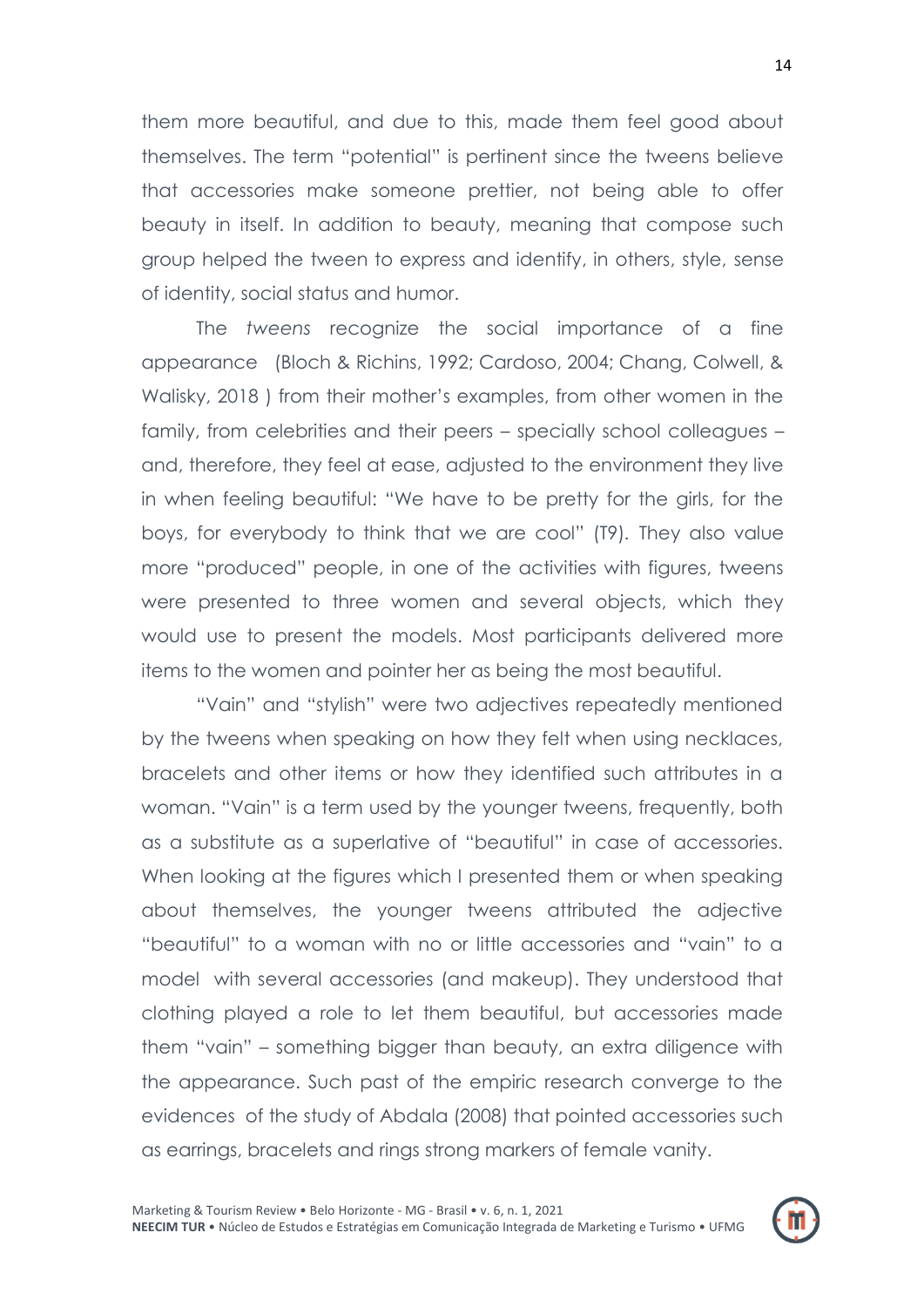"Stype" and its appropriation has become a predominant market speech in consumption society, specially among young people and, their practice, serving as "experimentation and establishment of identities" (Kjeldgaard, 2009, p. 73). In case of younger tweens, style was represented by the use of accessories with big ostentation capacity, unlike how children from the study of Cardoso (2004) behave themselves when choosing their clothing. In this perspective, in fact, it is possible to understand why ordinary and discrete items may not leave the tweens stylish. Clarifying, for the tween, to be stylish is to be a woman whose accessories are flashy and make her beautiful. Style, in itself, is the ownership of someone accused by the use of a distinctive accessory.

Still, when asked to point out their own personal style, the younger tweens knew what was not from the accessories they would not use Woodward (2009) defines this as principle of exclusion in the definition of an identity – but they could not clearly distinguish the difference between romantic, delicate, bold, etc.

Such vanity or beauty has as focus to provide the tween what themselves called "to draw attention", or make them feel noticed by people. "When we wear a purse, we become more adorned, appearing more, everybody looks at you" (T10). The visibility provided by the accessory is, therefore, important: "The bracelet leaves you more embellished because it shows. Because the earring, the hair hides" (T9).

Regarding the adopting of style as foundation to the communication of one"s identity – here extended as labels created from a group of characteristics in the social structure or "the name the individual gives oneself and that currently inform others in one"s actions" (Charon, 2000, p.71) – the *tweens* make it with great property and clearness in their purposes.

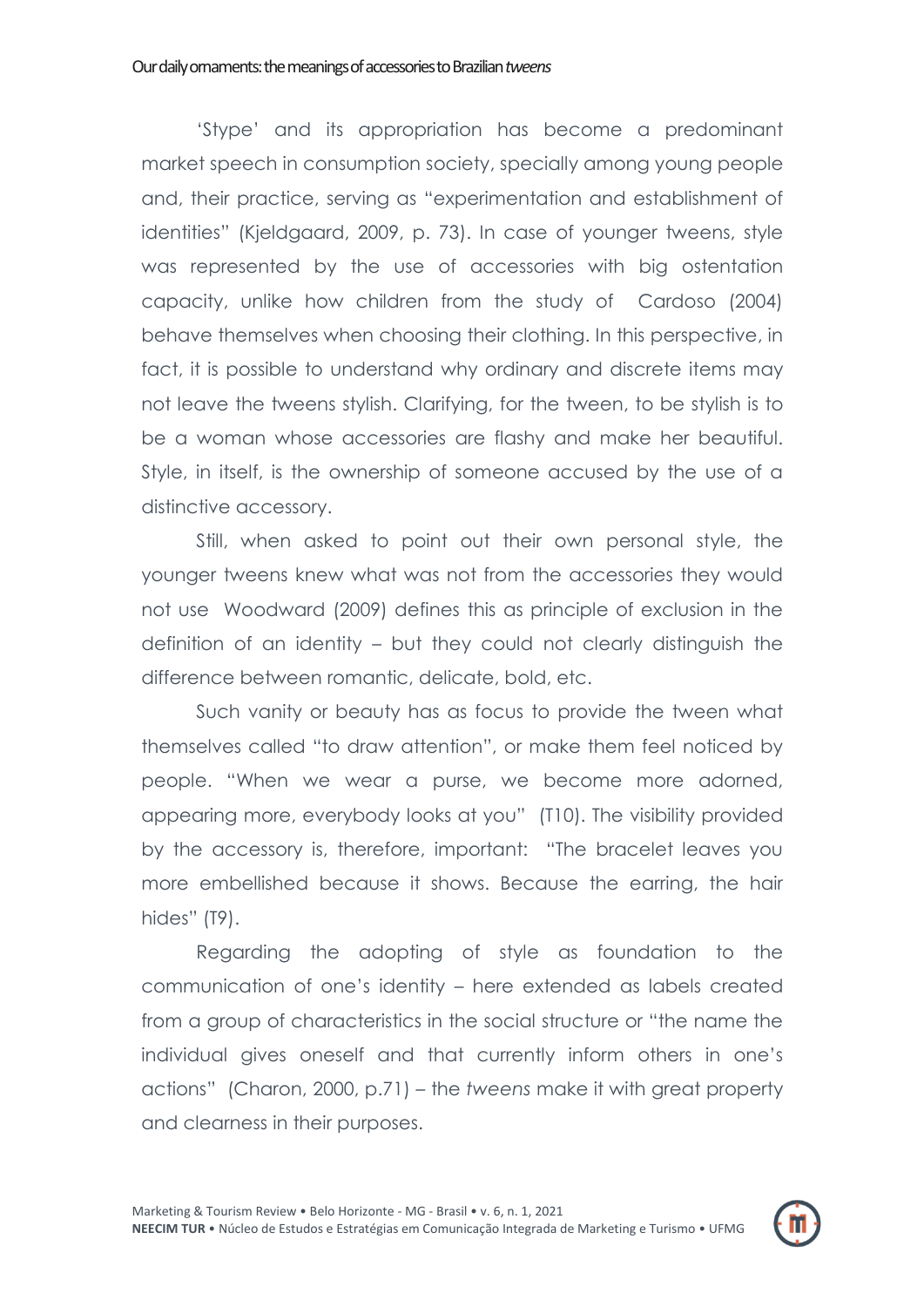Look at me. I like more things like this. The ones that use bows, such things, she wants to transmit that she is a happier, more delicate, more educated girl, more... Only good stuff! The others that use these reamers think that they will win everything using this, that with this they will be popular, will be teenagers, will be adults, will be everything in life. Bows are more sensitive than reamers, which shows that she is tougher, that "I can do everything". (T11)

Considering, therefore, the labels that are assigned to being rocker, delicate, romantic, Gothic, etc., one of the participants considered herself "rocker" due to the taste in accessories with motives of traditional skulls, and mainly, due to the use of a reamer. Although such patient still possessed some more delicate accessories in her outfit, the chosen ones by her in the last times have had the clear purpose of eliminating any remnant of a previous "inner self", even without the certainty that the what kind of "inner self" wanted to be in the current moment. Feelings experienced by such tween are found, once again, in the proposition of Woodward (2009) that, many times, exclusion sustains the difference enabling the subject to be seen as "one other", constructing meanings from oppositions which are established regarding the rest of the social environment perceived as dominant (Kim & Davis, 2017) and it is like this that the several identities are culturally constructed. The rocker style comes, therefore, anchored in the desire of transformation and in the statement of a new identity: "For example, I put a reamer and everybody said "wow! How crazy". I want to have my hair dyed purple, blue, I don"t know, everything different" (T12).

The *tweens* believe that accessories may sign the social status of a person. Although, as already pointed in this study, the majority of the accessories do not have a brand, the tweens use those that count on this distinctive attribute to state themselves as belonging and, other times, superior to the social environment in which they transit. Purses

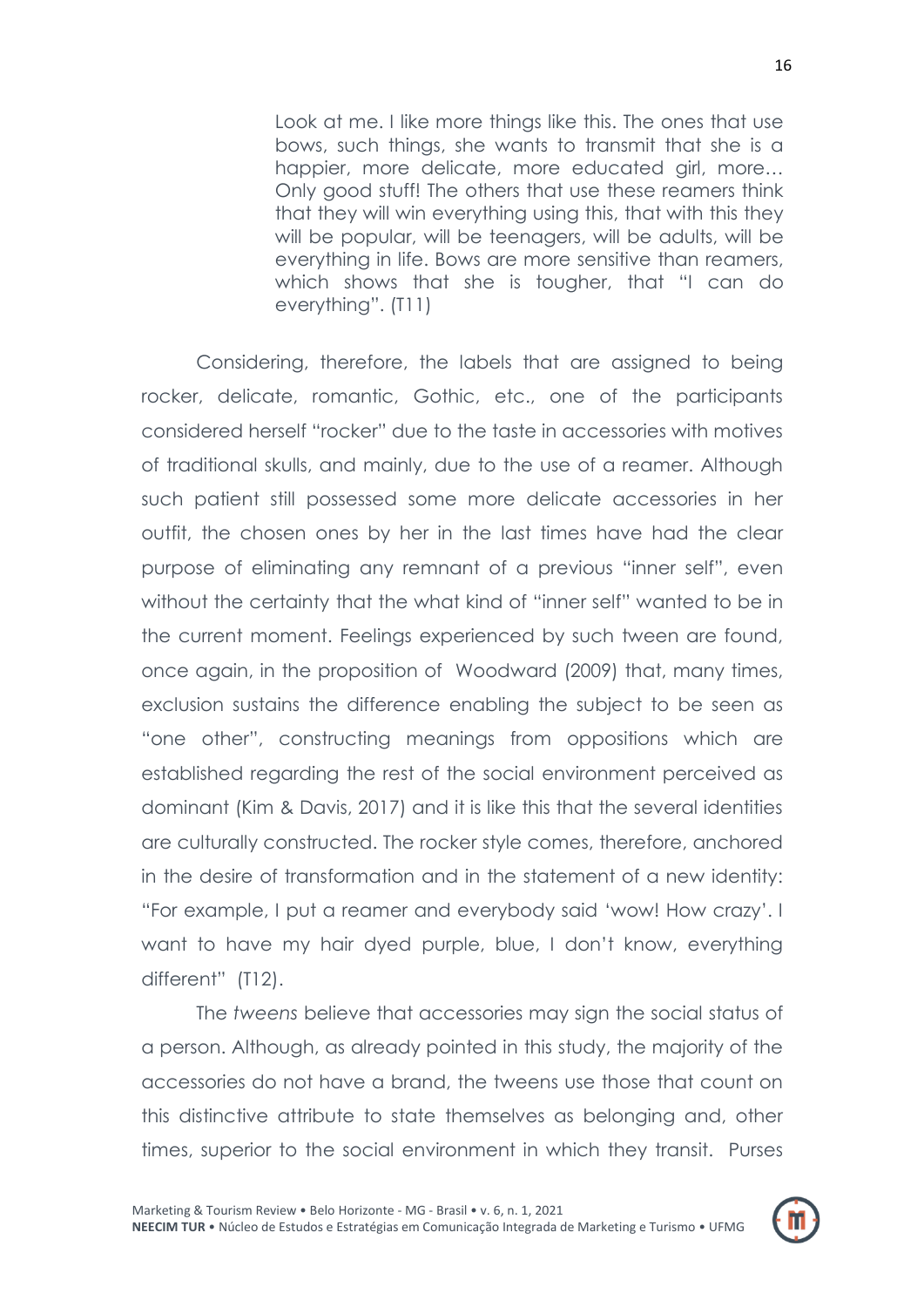and sunglasses and glasses of famous and expensive brands, such as Kippling, Louis Vuitton, Tommy Hilfiger, Ray Ban and Michael Kors are used by the *tweens* to make their likelihood to colleagues and friends legit. Since all girls are derived from the same social class, the common observed speech with the possession of the brand was "I am just like you" instead of "I am better than you". Superiority, on the other hand, seems to comes from how many items of a certain brand the tweens have, then the fact of three teens having more than fifteen purses of famous brands and one of them counting on 47 pieces, including tablets capes, lunch boxes, backpacks and pastes.

The *tweens* also attributed to accessories the capacity of accusing a position – whether concrete or not – or aspiration to a certain age range:

> I thought that if I had a wallet, I would be a teenager. At school they walk with a wallet all the time, you know? Purse, the older girls say that who uses purse at school is a little girl. (T11)

Another expressive meaning attributed to accessories regards the capacity of such items to proclaim the state of humor of their user. Researchers of clothing and their expressive capacity have also identified the capacity of clothing and accessories to show humor. The study of Kwakye-Opong & Adinku (2013), for example, certifies that it is possible to determine the psychological state of a person and one"s humor through what one uses on the body with aesthetic function. In fact, for the *tweens*, the use of accessories shows joy and vivacity. "Me, when I use an accessory, I am happy. When I am sad I don"t want to put on any accessory, I don"t want to put make up on, I don"t want to put beautiful clothes on" (T12).

Whether on grown individuals items of personal adornment are capable of improving the self-esteem and humor (Bloch & Richins, 1992), the same does not happen with the *tweens*. For them, the same

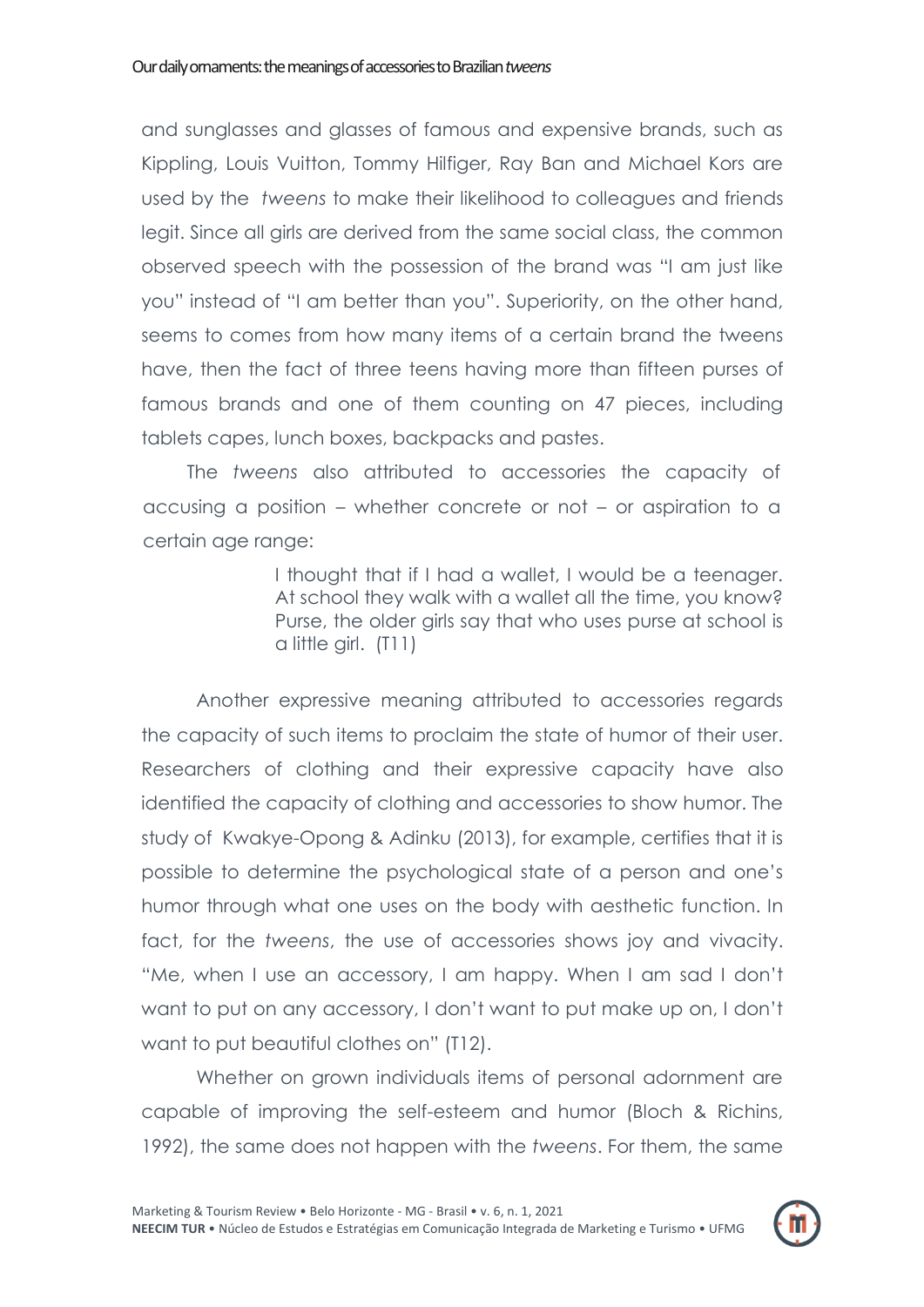way that accessories have the capacity of only leaving something already beautiful more beautiful, in case of humor such objects show themselves equally unable to alter it: "My mom puts a necklace on, a ring, she gets more beautiful, more vain, more cheerful. Now, she"s sad, the joy is not on the necklace, nor will it change what my brother did" (T 9).

#### **Playful meanings**

Unlike expressive meanings, playful meanings are enjoyed internally, which means, they do not need the other to be effective. They are meanings that come and go to the tweens through a subjective process of actions with the objects together with reflexion, contemplation, analysis and pleasure. It is a moment of the tweens with the objects, only, and the feelings that arise from such interaction. One may collect, organize, combine, alter and give them new use and still offer the tween a certain degree of entertainment. This type of meaning is close to what Fournier (1991), Richins (1994) and Tharp & Scott (1990), consider, respectively, as sources of pleasure, appreciation and entertainment. The sense here does not appear from the use of the object itself, but from the experiences and sensations they provoke when appreciated in their totality.

The pleasure of using the accessories by the tweens does not focus only on carry them on the body as artifacts of embellishment, as happen for the women, in general. It was possible to observe for them, to handle such items also provide good sensations. With such behavior, the tween validated the idea that the emotions are on the center of hedonism and of the consumer"s motivation (Hirschman & Holbrook, 1982) and the own disposition and joy during the speech and in the gestures of the tween when flashing their accessories was one of the strongest evidences of this.

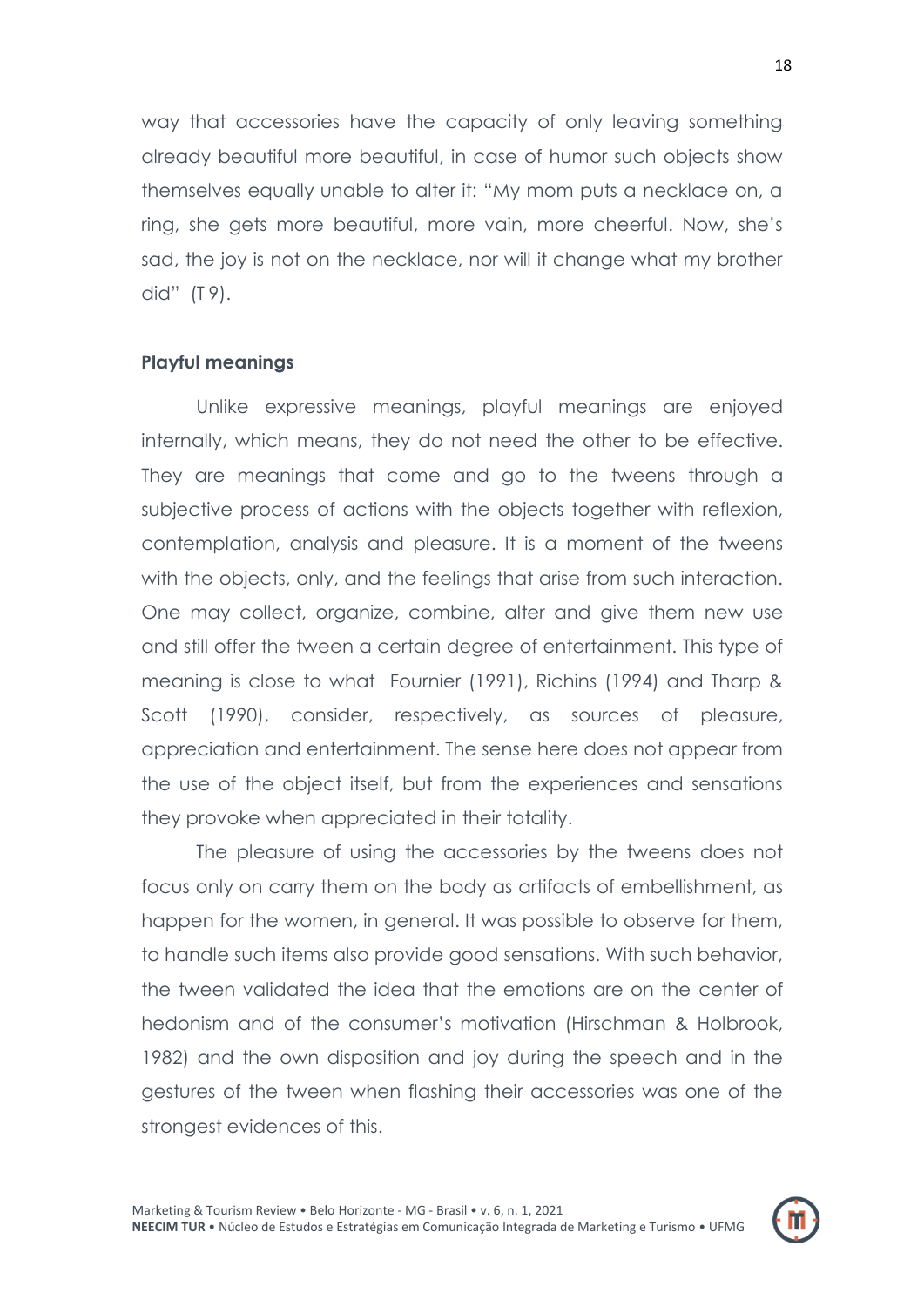All these characteristics conjugate with toys, games, television shows appealing for children and, due to this, provoked on the tweens pleasure sensations when interacting with them. Fournier (1991) points out that such meanings are characteristic of appreciation objects, referring to objects capable of arising in their users emotional experiences based, primarily, on the content and pleasure that they offer when are not under their main utility.

### **Affective meanings**

Despite the fact that the families are upper high class, the tween from the present study were instructed regarding the value of money and their sources. They were able to distinguish, for example, that assets such as clothing, shoes, medication, schools are different from others such as clubs, movies, ice cream, toys, trips, understanding the hedonistic nature of the latter and comprehending that such factors from the latter favor their acquisition compared to the former. Due to this, accessories end up with a parcel of benevolence which is noticed by the tweens considering the issue of functional division of the assets.

Several times, during the period of the research, that the tweens received accessories from friends, mothers, parents, aunts and acquaintances with whom they went for a field trip or simple by being remembered in some occasion or by manifesting their desire for a certain item. When telling about the new accessory, it was possible to deduce from the relates and from the speech from the tweens the idea that the accessories, under such circumstances, represented a displaced tenderness from those whose core reside in the provision of basic items or linked to festive dates and, therefore, give the tweens an extra affection through a gesture deprived of any social or parental obligation.

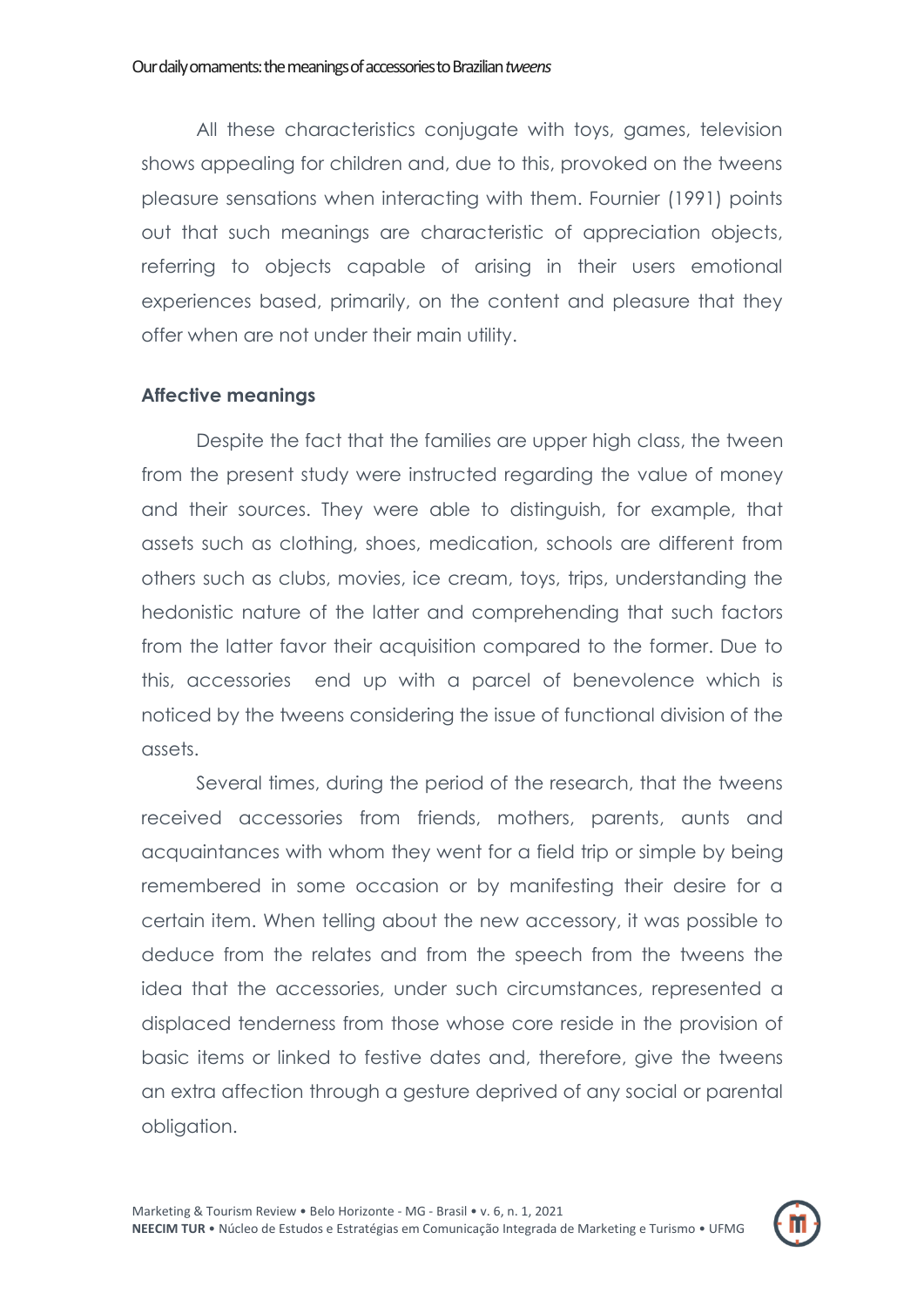Such part of the research leads us intensely to the reflections of Miller (2002) on the purchase of acts of love, mainly what the author states of being the exceptional character – not provider of the basic needs – from the items that most reflect such characteristic:

> My mom hadn"t even gone to the mall; she went to Extra, really, but she thought of what I would like and brought it to me. And I don"t take it off because it is really purple and I like it. (T9)

> It was from Belo Horizonte. My father had been working there and he said he saw it at the airport and he had the urge to buy it for me. He didn"t even know whether I would like the purse, but brought these two and another belt to match. (T9)

It was possible to verify that it is common for the tween to posses some accessory which belonged to their mother and which they are very fond of it. The narrative from the participants on such objects rendered highlights and was full of certain pride and honor for being worthy of inheriting the object. Even the more worn objects or inappropriate to the age of the tweens for social use was kept under the same care, and sometimes even bigger care, than the other accessories.

According to the relates from the tweens, it was possible to notice that, when given the object to the daughter, the mother impressed on the object a history as to try to value it as a form of compensation for being a used article. It occurs that the tween "proved" such history and the artifact became an object with almost a meaning of a totem (Tharp & Scott, 1990) since fragments of histories were being offered to them. In the classification of Fournier (1991), accessories correspond to the assets of personality and their meaning is of high emotional response since it is personal. In addition to expressing big love, given the magnitude of sharing understood by the tweens when obtaining a personal object form their mother,

20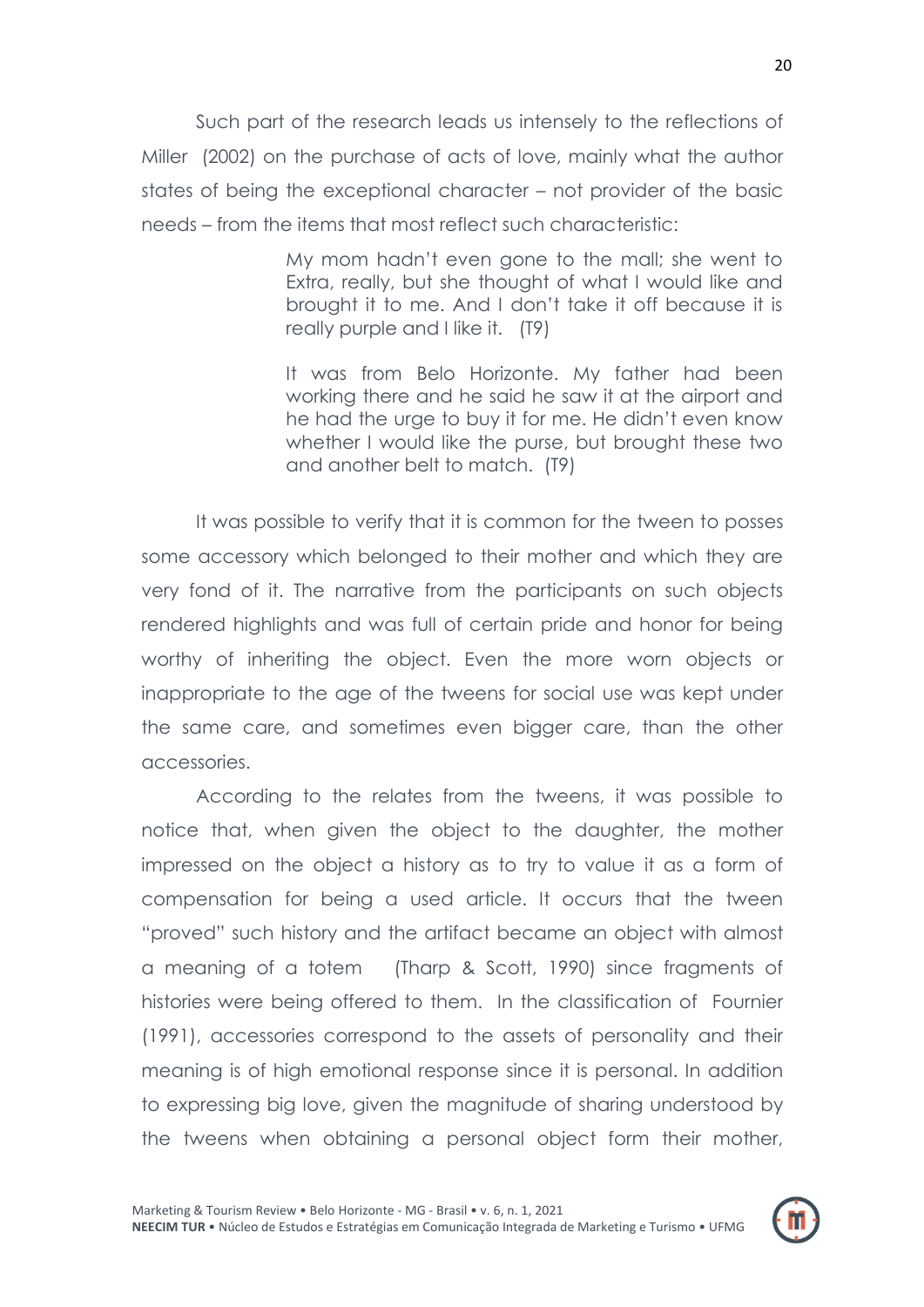symbolize, by extension, complicity when winning an accessory which belonged to their mother, feeling trusted to be the faithful custodian of a part of a life from whom is greatly admired, as a proof of intimacy only possible between them.

When weighting the fact that some meanings here presented may be found in other objects such as decoration items, clothing, food and even in daily gestures, it is important to make clear that the importance of accessories is predominant in the cases of complicity, since they are the only objects user in their bodies – present a more intimate dimension, since, in a certain degree – and more susceptible to being transferred and immediately used by the daughters. Clothing and shoes offer more restrictions regarding size and being inappropriate when referred to the age than accessories and, even on the contrary, engender more utilitarian than symbolic feelings once they lead to basic care and are inherent to the already mentioned parental obligations. In addition, small and more delicate artifacts seem to have much value for the tweens; among them and their friends it was common to observe the exchange of objects such as rocks, pieces of adornment ribbons of cloth, cards, small boxes and even coins as signs of friendship. They were offered as a proof of a bond of special affection and complicity among them.

# **Self-qualifying meanings**

The last block of meanings attributed to accessories by the tweens regards the competence or level of ability that such objects may assign to them in addition to those related to their direct and specific use once that the actions involved in the consumption of an asset also carry meanings (Rook & Levy, 1983).

Accessories are instruments through which the tweens rehearse and evaluate their body aesthetic skills. According to the narratives of the participants, and through the observation of their embellishment

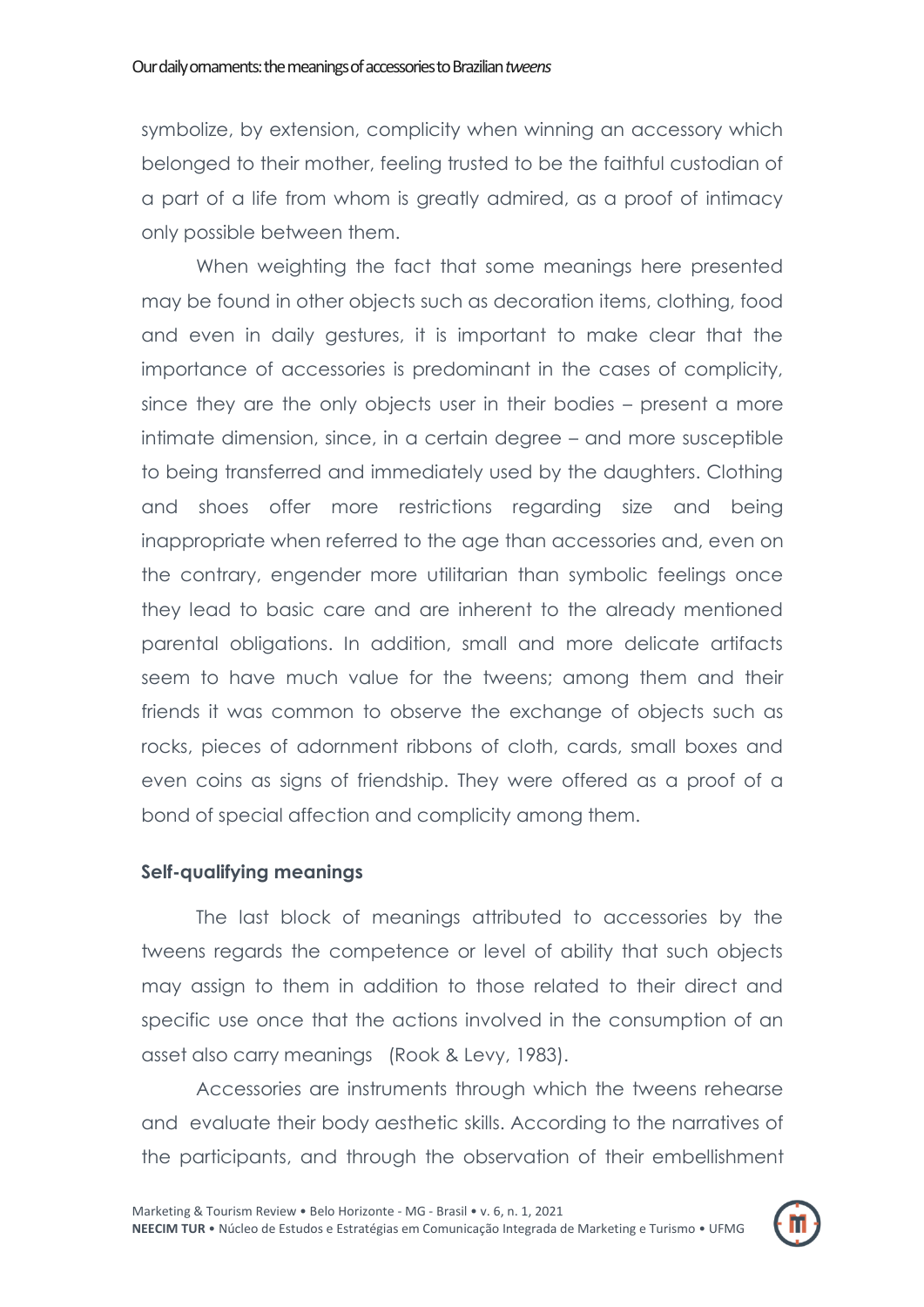ritual (McCracken, 1986) by the tweens, it was possible to comprehend that the girls tested their competence in choosing and using the accessories in a correct way since such capacity gives them a sense of knowledge and autonomy. When getting ready using accessories, the tweens did not argue with other people on their intention of use; they themselves chose the items, scattered through the body and only then asked someone's opinion from the house, specially their mothers. When returning to the bedroom, depending on the evaluation which they received, their facial expression and words were of either pride or irritation.

The second type of meaning linked to the issue of qualification comes from the fact that all tweens related that had already lost or ruined one or more accessories and that they felt really sad and, sometimes, got asked about it, mainly when it were jewelry or more expensive accessories, such as brand purses.

> This (ring) here I don"t take to school anymore. I took it off to wash my hands in the bathroom and left it on the sink and someone got it and put in the lost and found, and I took half an hour to find it and then my dad arrived and I had to leave, then I realized I had left it and I started crying inside the car and my dad and I had a fight and we returned to the school and we did not find it. Then, the other day, AB gave it back to me. She stayed there, looking for me. (T9)

#### **FINAL CONSIDERATIONS**

The research undertaken to answer the issues of this present work leads to some relevant considerations regarding the attribution of meanings by the *tweens*. Firstly, it seems that they attribute symbolic meanings to the assets more due to their social interactions and of a more refined conscience of the cultural environment which they are part of rather than, befittingly, their cognitive development.

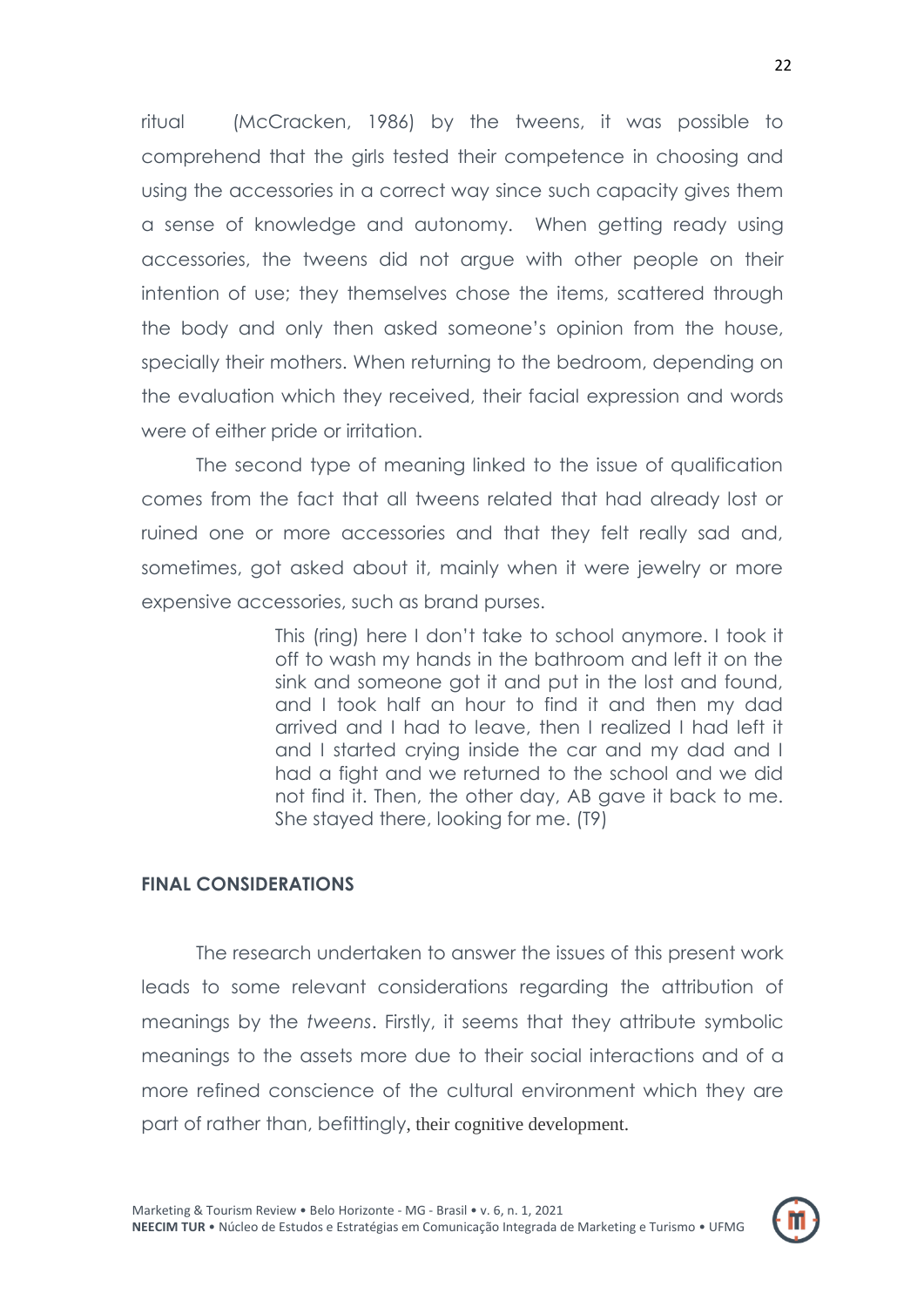Both eight-year old and twelve-year old tweens noticed and used from the non-utilitarian characteristics of the accessories. However, the inference of such meanings from the use by third parties was not equally perceived. In such cases, the ten, eleven and twelveyear old tweens were capable of elaborating more coherent assumptions on the others from the use of the accessories rather than the younger participants. Such different does not seem to be consequence, also, from the cognitive ability, but from the capacity of judgment and noticing the intentions from others regarding the use of accessories, due to more intense relations and distinct nature rather than the younger tweens. For example, among the eleven and twelveyear old tweens, the games during the break frequently were substituted by long conversations on blogs, birthdays, fashion and dating.

Finally, from our encounters, it didn"t seem like the tweens presented the characteristic of not-belonging to one phase (childhood) *or* another (teenage years), but the belonging to one phase *and* another, depending even on the day and on the moment, in an attitude of ambivalence – which is in duality – and not of ambiguity, as determined by Cody et al. (2010). Such point of view lead us, still, to reflect on the statement of Douglas & Isherwood (2009) that assets may be bridges or wall, in case of the tweens and accessories, they present themselves much more as portals through which they may come and go whenever they please.

To try to subsidize all body of knowledge from several views, thus, having solid scientific nature, is the path for the dialogue between science and practice, mainly in the embody of Social Sciences, in which subjectivity and idiosyncrasies arise, flowing through the investigations. The same broad of horizons, therefore, which opens on the account of so many aspects of research in this arena, it is the same that ends up being expressing in the studies the sensation that much

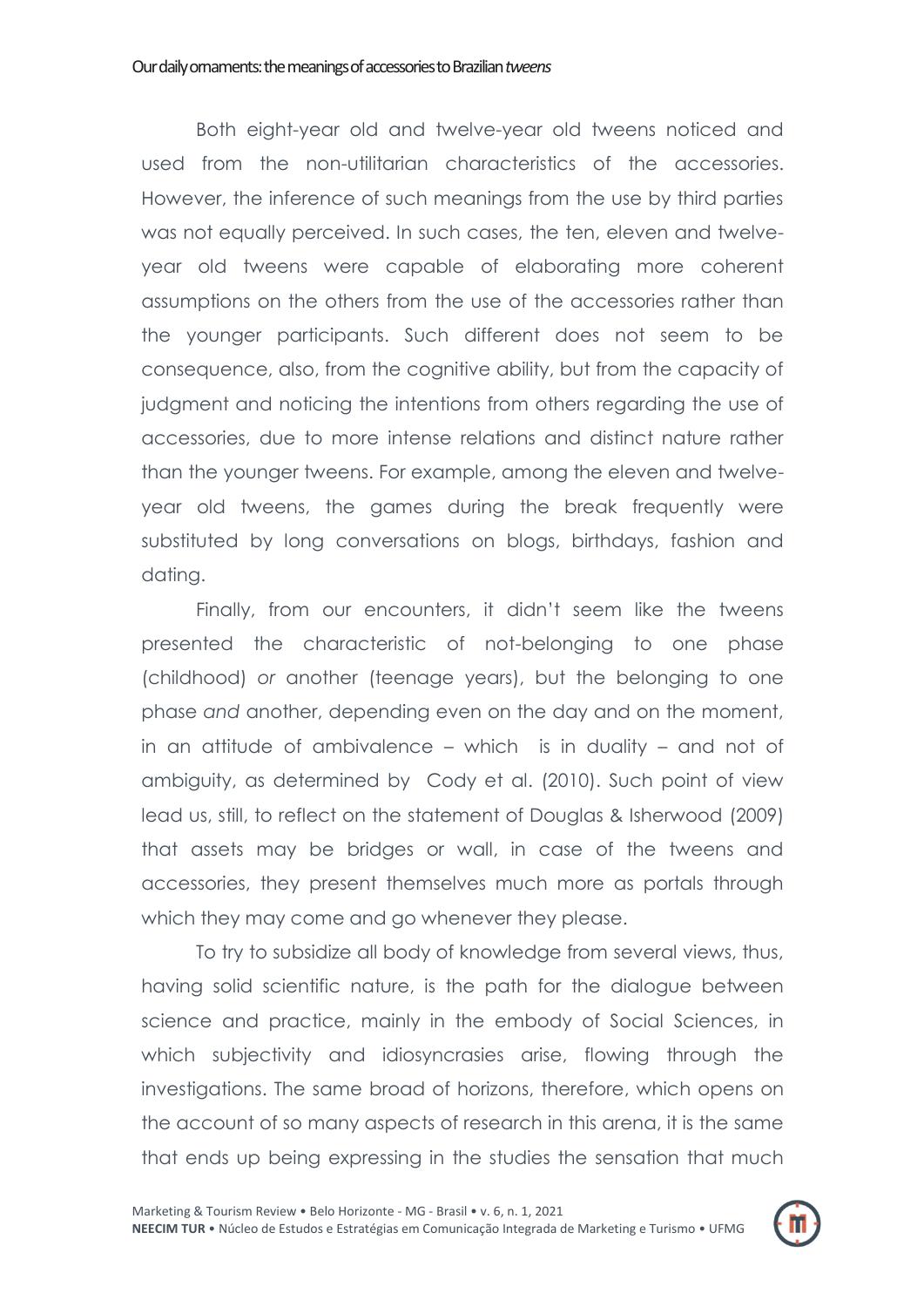more could have been explained whether one or other variable would have been contemplated.

In the case of the present study, the main limitation to be pointed out was the brief relative field research; five months could have been enough time for ethnography with adults, but with children it is not capable of providing the same results given the necessary time for the establishment of a trust relation between researcher and subjects, the difficulties of expression from the participants, the lack of objectivity and, still, the constant drift of attention characteristic of such public. Since the focus was the use of accessories, this also implied specific moments of observation – how to keep up with the participant as she gets ready – which were not fully filled and limited the time of useful observation. Perhaps a more daily living with the children could have elucidated other so many meanings and their derivations for the object of study.

Another possible impediment for a higher acuity in the interpretation of the meanings was the amplitude of the age range taken for the study, based on the recommendations of authors who had already studied tweens. There were moments of great disparity of behavior and attitude among the participants of eight, nine and ten years old and of the eleven and twelve-year old participants. If these two age ranges had been approached separately, certainly the study would have more depth. Specially the twelve-year old tweens, for being at the edge of what is culturally considered the beginning of the teenage years, deserve a separate study, which becomes registered as upcoming studies in addition to others, presented as follows.

Given the more extent contact provided by the methods of ethnographic basis, several adjacent observations end up happening in this study. They were mentioned many times throughout this study, impressing a deviating text, but the intention was only to disclosure a little more of the knowledge which was gathered from the

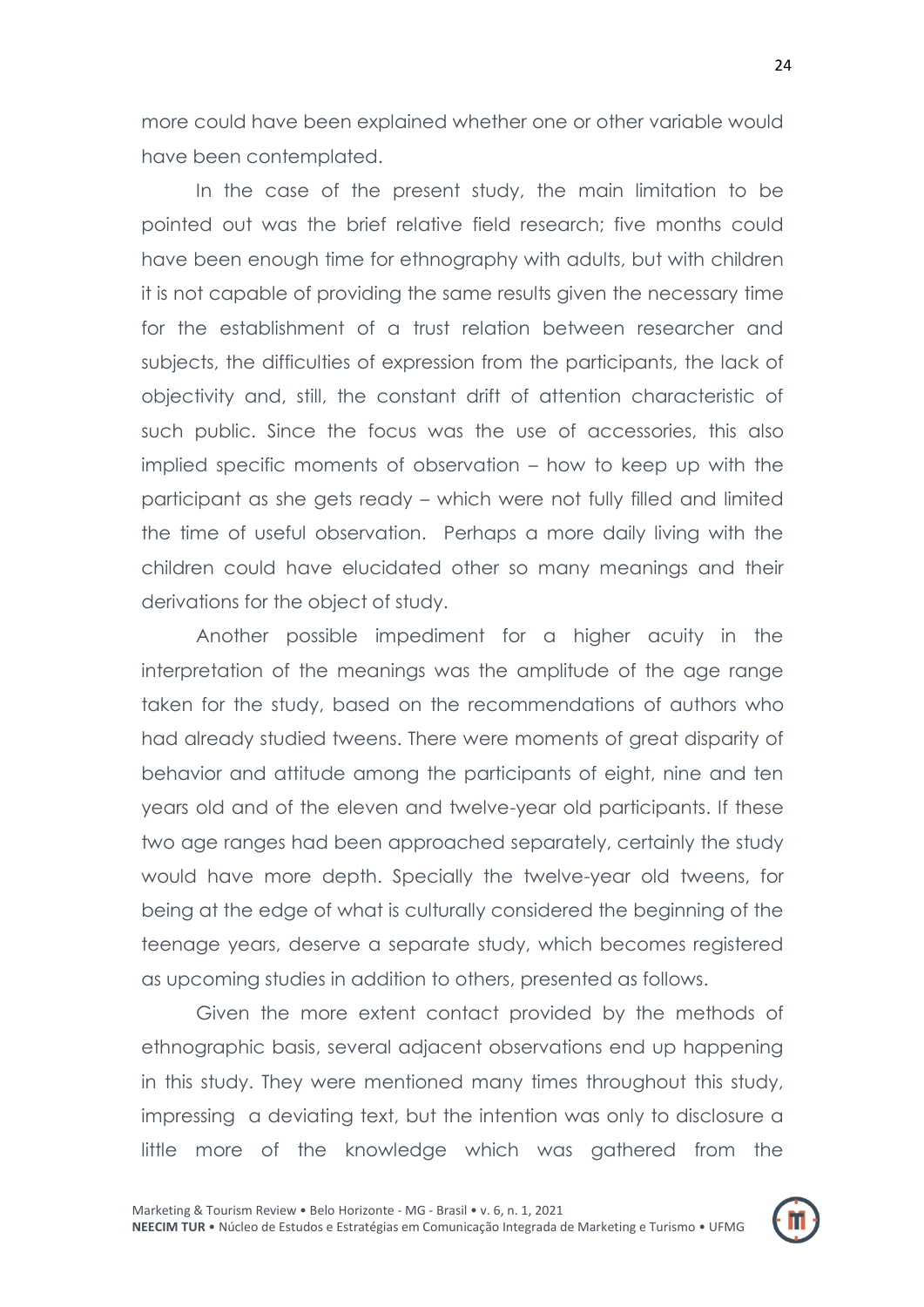contemplated field. Such extra information point out, therefore, to the investigation amplitude which still remains under the own tween segment and its consumption behavior. For example, it would be very useful to investigate the use of accessories and their meanings for male tweens in a way that new knowledge would be deduced on the consumption behavior of such public by part of the culture which is preponderant of female domain – fashion. To understand how socialeconomical factors influence the construction and use of meanings may also be useful for the formation of a more solid body of knowledge on such theme. For this, studies with tweens belonging to a lower income class would clear how the consumption and meanings of accessories are handled among them. In more limited income situations, do accessories assume a bigger importance due to the restriction of purchase of expensive clothing or brands? Given the limitation of resources, if the prioritizing of certain accessories happen, which are them and why are them elected? Is the school is, also for such tweens, a center of consumption socialization? Being the accessories in majority used in public scope, it would be interesting to evaluate if tweens who are less involved in social activities attribute different importance to such items. When considering that childhood presents different characteristics according to the societies surrounding them (Cohn, 2005), intercultural researches which approach the forms of consumption socialization in children from different countries may also contribute to explore the dynamic aspects of behavior of such public in face of objects which are consumed for the understanding of the action by different socializing agents (media, school, peers, family) in each culture. It was possible to observe that some electronic devices, such as *smartphones* and *tablets*, have been frequently used by the tweens Perhaps it would be interesting to verify whether in what degree and circumstances, such assets may be competing with the fashion accessories in the function of including the tweens socially and

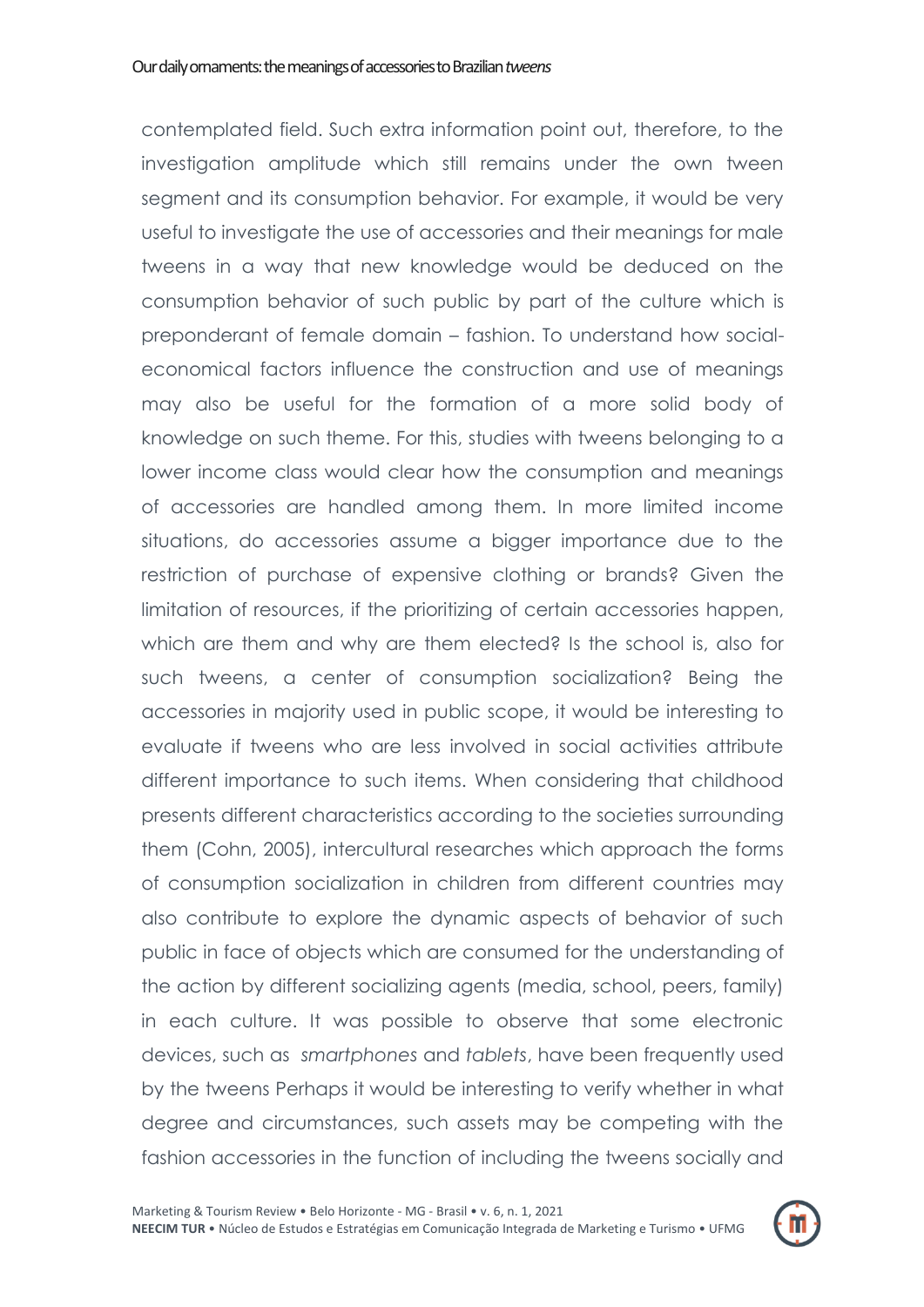giving them visibility and status. In some conversations with the tweens it was clear the idea that it was important to them – and gave them status – to attend certain places. To go to McDonald´s does not seem like an activity to differ them apart. Therefore, many times, the participants related going to coffee places and specific restaurants as a sign of being "tuned" with what fashion (or cool) is also in certain places. This way, maybe researches on the behavior of tweens of consuming places and the meanings attributed to this would be useful.

In management scope, the meanings of accessories point out to the need of the tweens of finding products and brands which attend their desire for independence, autonomy and, still, with the license of being themselves, according to the feeling they take on themselves and to the world around them. Indispensable to consider, in the relationship with the tweens, that the internet is the way through which they inform themselves on issues of fashion and personal look. Therefore, a form of attracting them would be to turn such experience the most playful and exciting as possible (together with the own playful character from the use of the accessory itself) when allowing the tweens, for example, to participate in the co-creating process or customization of the products.

# **REFERENCES**

- Abdala, P. R. Z. (2008). *Vaidade e consumo*: Como a vaidade física influencia o comportamento do consumidor. 2008. 119 f. Dissertação (Mestrado em Administração). Escola de Administração da Universidade Federal do Rio Grande do Sul, Porto Alegre. Recuperado de<https://lume.ufrgs.br/handle/10183/14147>
- Andersen, L. P., Tufte, B., Rasmussen, J. & Chan, K. (2007). Tweens and new media in Denmark and Hong Kong. *Journal of Consumer Marketing*, *24*(6). Recuperado de <https://doi.org/10.1108/07363760710822927>

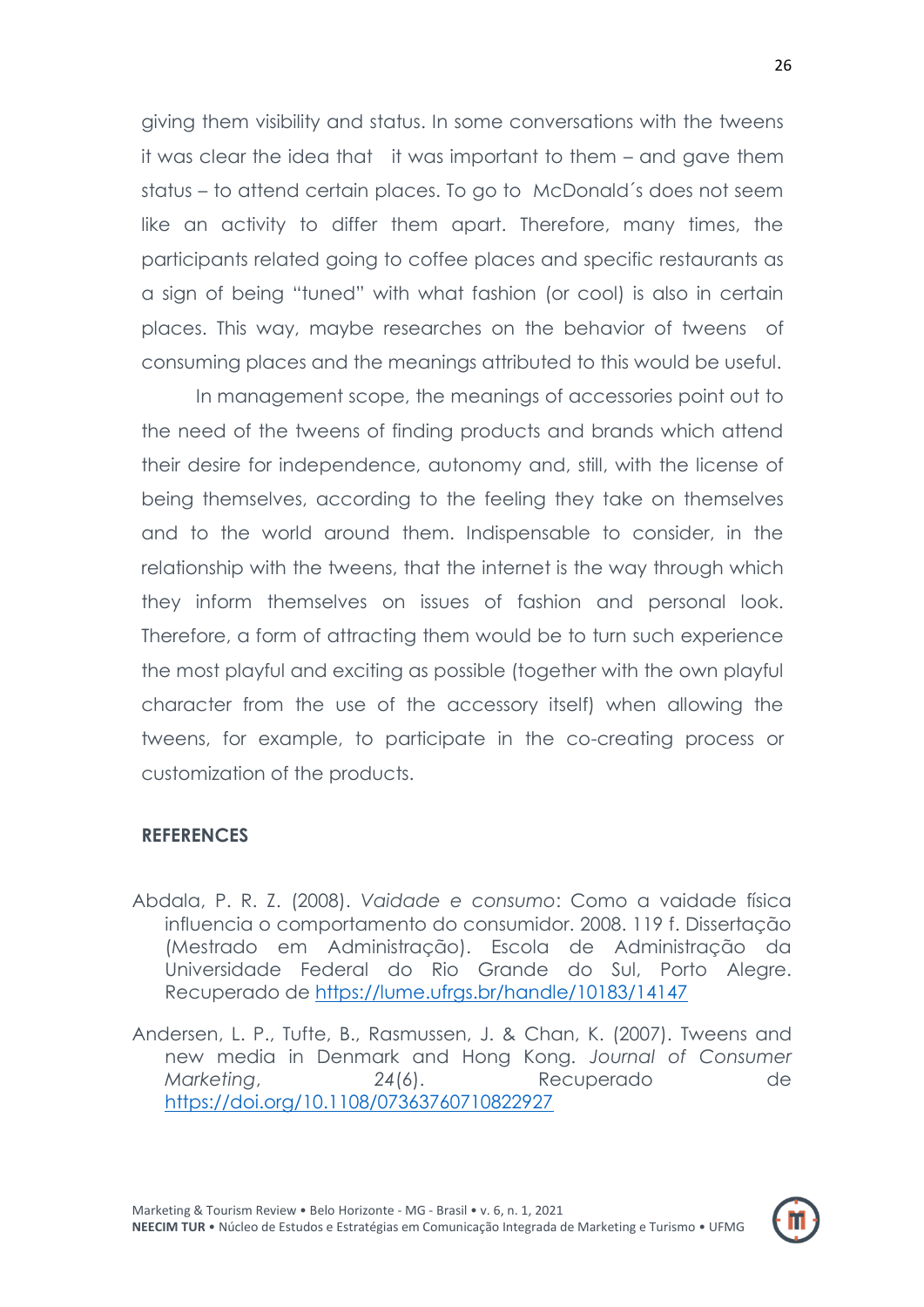- Arnould, E. J. & Thompson, C. J. (2005). Consumer culture theory (CCT): Twenty years of research. *Journal of Consumer Research*, *31*(4). Recuperado de<https://doi.org/10.1086/426626>
- Barbosa, L. (2010). Sociedade de consumo. Rio de Janeiro: Zahar.
- Barbosa, L. (2006). Apresentação. In Barbosa, L.; Campbell, C. (org), Cultura, Consumo e Identidade. Rio de Janeiro: Editora FGV.

Baudrillard, J. (2009). O sistema dos objetos. São Paulo: Perspectiva.

- Belk, R. W. (1988). Possessions and the extended self. *Journal of Consumer Research*, 15. Recuperado de <https://doi.org/10.1086/209154>
- Belk, R. W., Bahn, K. D., & Mayer, R. N. (1982). Developmental Recognition of Consumption Symbolism. *Journal of Consumer Research*, *9*(1). Recuperado de<https://doi.org/10.1086/208892>
- Berger, P. L., & Luckmann, T. (1999). *A construção social da realidade* (17a ed.). Editora Vozes: Petrópolis.
- Bloch, P. H., & Richins, M. L. (1992). You look "Marvelous": The pursuit of beauty and the marketing concept. *Psychology and Marketing, 9*. Recuperado de<https://doi.org/10.1002/mar.4220090103>
- Bronckart, J-P. (1999). *Atividade de linguagem, textos e discursos*: por um interacionismo sócio-discursivo. São Paulo: EDUC.
- Brusdal, R., & Lavik, R. (2008). Just shopping? A closer look at youth and shopping in Norway, *Young*, 16(4). Recuperado de <https://doi.org/10.1177/110330880801600403>
- Buckingham, D., & Tingstad, V. (2010). *Childhood and consumer culture*. Nova Iorque: Palgrave-Macmillan.
- Campbell, C. (2006). Eu compro, logo sei que existo: As bases metafísicas do consumo moderno. In, Barbosa, L., & Campbell, Colin (orgs). *Cultura, consumo e identidade*. Rio de Janeiro: Editora FGV.
- Cardoso, A. J. M. (2004). *Marketing de vestuário de criança*  A percepção das crianças sobre as marcas de vestuário, a moda e o estilo de vestir. 2004. 205f. Tese (Doutorado) – Universidade do Minho, Guimarães, Portugal. Recuperado de <http://homepage.ufp.pt/ajcaro/tesedoutoral.htm>
- Carrillo, M., Gonzalez-Sparks, & Salcedo, N. U. (2018). Social power of preadolescent children on influence in their mothers" purchasing

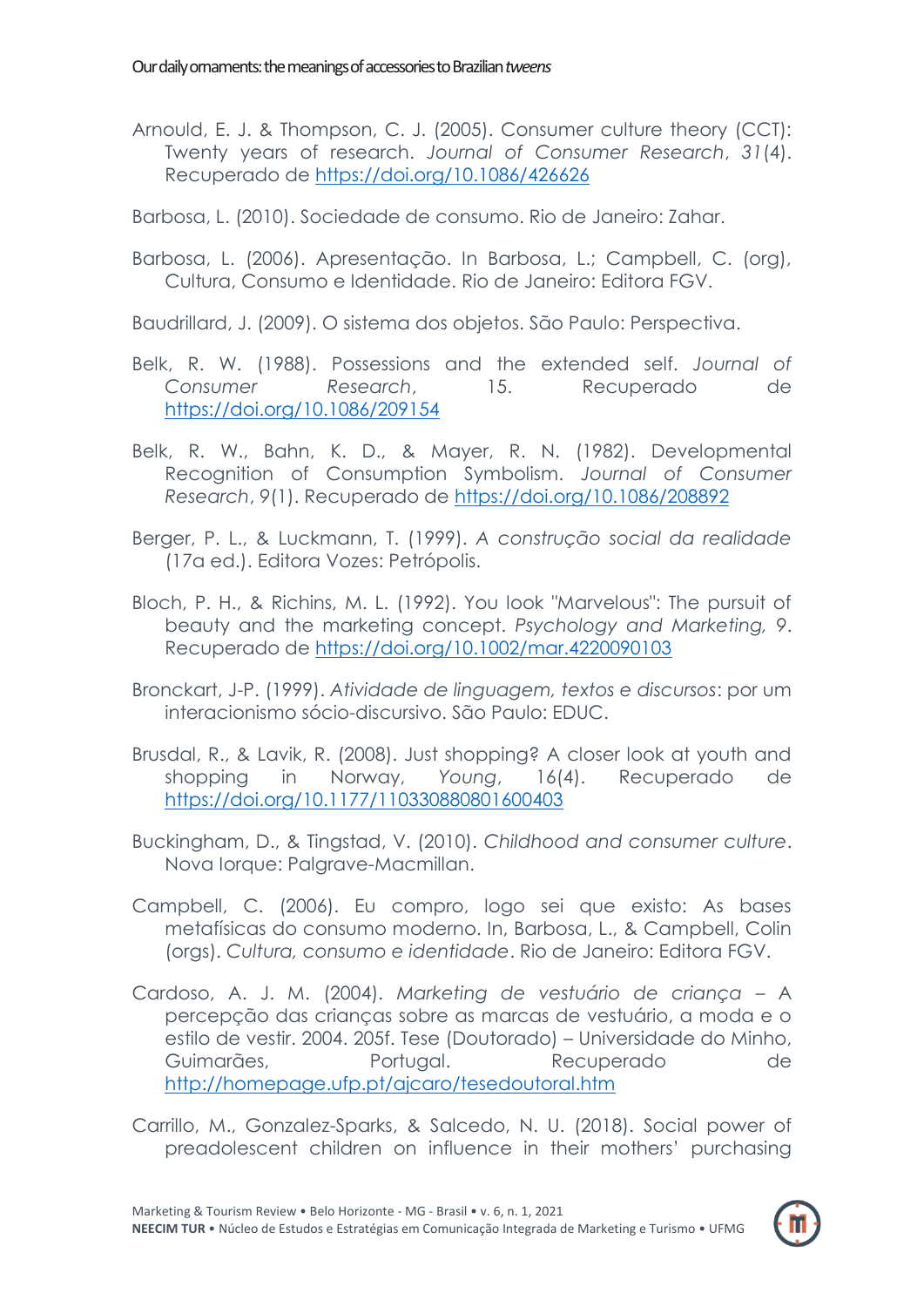behavior Initial study in Peruvian toy stores. *Journal of Economics, Finance and Administrative Science*. 23(45). Recuperado de <https://doi.org/10.1108/JEFAS-01-2018-0018>

- Chang, H. J., Colwell, M. J., & Walisky, D. N. (2018). Clothing selection motivations and the meaning of possessions for tweens in a foster care group home. *Journal of Retailing and Consumer Services*, 42. Recuperado de<https://doi.org/10.1016/j.jretconser.2018.01.014>
- Charon, J. M. (2000). *Sociologia*. (5a ed.) São Paulo: Saraiva.
- COHN, Clarice. *Antropologia da criança*. Rio de Janeiro: Jorge Zahar Ed., 2005.
- Cody, K., Lawlor, K., & McLaren, P. (2010). No longer, but not yet *Tweens* and the mediating of liminal selves through metaconsumption. *Advances in Consumer Research*, *38*. Recuperado de <https://www.acrwebsite.org/volumes/16351/volumes/v38/NA-38>
- Cook, D. T., & Kaiser, S. B. (2004). Betwixt and be*tween*: Age ambiguity and the sexualization of the female consuming subject. *Journal of Consumer Culture*, *4*. Recuperado de <https://doi.org/10.1177/1469540504043682>
- Cuche, D. (1999). *A noção de cultura nas Ciências Sociais*. Bauru: EDUSC.
- Dittmar, H. (1992). *The social psychology of material possessions*: To have is to be. New York: St. Martin's.
- DOUGLAS, M., & ISHERWOOD, B. (2009). *O mundo dos bens*: Para uma antropologia do consumo (1a ed.) Rio de Janeiro: Ed. UFRJ.
- Elliot, R., & Jankel-Elliot, N. (2003). Using ethnography in strategic consumer research. *Qualitative Market Research: An International Journal*, 6. Recuperado de<https://doi:10.1108/13522750310495300>
- Firat, F. A., & Venkatesh, A. (1995). Liberatory postmodernism and the reenchantment of consumption. *Journal of Consumer Research*, *22*. Recuperado de<https://doi.org/10.1086/209448>
- Follmann, J. I. (2001). Identidade como conceito sociológico. Ciências Sociais Unisinos. 37(158).
- Fournier, S. (1991). A meaning-based framework for the study of consumer-object relations. *Advances in Consumer Research*, *18*.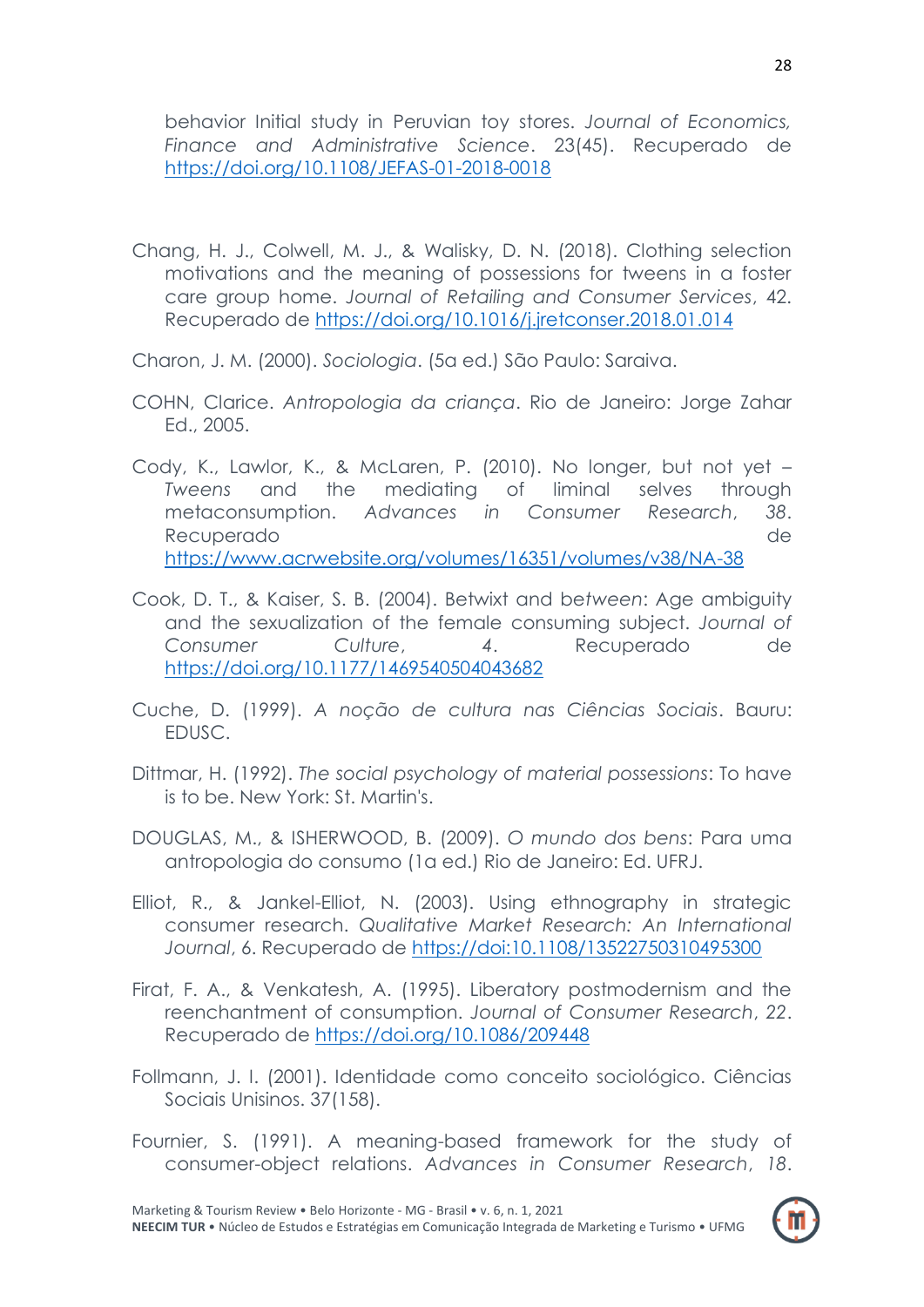Recuperado de [http://web.a.ebscohost.com.proxy3.library.mcgill.ca/ehost/pdfviewe](http://web.a.ebscohost.com.proxy3.library.mcgill.ca/ehost/pdfviewer/pdfviewer?vid=29&sid=1385b790-7682-4784-85ad) [r/pdfviewer?vid=29&sid=1385b790-7682-4784-85ad](http://web.a.ebscohost.com.proxy3.library.mcgill.ca/ehost/pdfviewer/pdfviewer?vid=29&sid=1385b790-7682-4784-85ad)  a4101e395d45%40sdc-v-sessmgr02

- Friedman, R. (1986). Psychological meaning of products: Identification and Marketing Applications. Psychology and Marketing, *3*. Recuperado de<https://doi.org/10.1002/mar.4220030102>
- Giddens, A. (2002). *Modernidade e identidade*. Rio de Janeiro: Jorge Zahar.
- Graue, E., & Walsh, D. (2003). *Investigação etnográfica com crianças:*  Teorias, métodos e ética. Lisboa: Fundação Calouste Gulbenkian.
- Hall, S. (2006). *A identidade cultural na pós-modernidade* (11a ed.), Rio de Janeiro: DP&A Editora.
- Hill, J. A. (2011). Endangered childhoods: How consumerism is impacting child and youth identity. *Media Culture Society*, *33*(3). Recuperado de<https://doi.org/10.1177/0163443710393387>
- Hogg, M. K., & Mitchell, P. C. N. (1996). Identity, self and consumption: A conceptual framework. *Journal of Marketing Management*, *12*. Recuperado de [https://doi.org/10.1080/0267257X.1996.9964441.](https://doi.org/10.1080/0267257X.1996.9964441)
- Hirschman, E. C., & Holbrook, M. B. (1982). Hedonic consumption: Emerging concepts, methods and propositions. *Journal of Marketing*, *46*. Recuperado de<https://doi.org/10.1177/002224298204600314>
- Hyatt, E. M. (1992). Consumer stereotyping: The cognitive bases of the social symbolism of products. *Advances in Consumer Research*, *19*. Recuperado de la contrada de la contrada de la contrada de la contrada de la contrada de la contrada de la contrada de la contrada de la contrada de la contrada de la contrada de la contrada de la contrada de la contrada d [http://web.a.ebscohost.com.proxy3.library.mcgill.ca/ehost/detail/de](http://web.a.ebscohost.com.proxy3.library.mcgill.ca/ehost/detail/detail?vid=6&sid=2c411966-a8c3-4d3e-bda6-a9455571bc56@sessionmgr4008&bdata=JnNjb3BlPXNpdGU%3D#AN=9301106526&db=bth) [tail?vid=6&sid=2c411966-a8c3-4d3e-bda6](http://web.a.ebscohost.com.proxy3.library.mcgill.ca/ehost/detail/detail?vid=6&sid=2c411966-a8c3-4d3e-bda6-a9455571bc56@sessionmgr4008&bdata=JnNjb3BlPXNpdGU%3D#AN=9301106526&db=bth) [a9455571bc56%40sessionmgr4008&bdata=JnNjb3BlPXNpdGU%3d#A](http://web.a.ebscohost.com.proxy3.library.mcgill.ca/ehost/detail/detail?vid=6&sid=2c411966-a8c3-4d3e-bda6-a9455571bc56@sessionmgr4008&bdata=JnNjb3BlPXNpdGU%3D#AN=9301106526&db=bth) [N=9301106526&db=bth](http://web.a.ebscohost.com.proxy3.library.mcgill.ca/ehost/detail/detail?vid=6&sid=2c411966-a8c3-4d3e-bda6-a9455571bc56@sessionmgr4008&bdata=JnNjb3BlPXNpdGU%3D#AN=9301106526&db=bth)
- Kasser, T., & Kanner, A. D. (2004). Where is the psychology of consumer culture? In: Kasser, T., & Kanner, A.D. (eds) *Psychology and Consumer Culture*: The struggle for a good life in a materialistic world. Washington, DC: American Psychological Association.
- Kim, A. S. & Katie, D. (2017). Tweens" perspectives on their parents" mediarelated attitudes and rules: an exploratory study in the US. *Journal of Children and Media.* 11(3). Recuperado de <https://doi.org/10.1080/17482798.2017.1308399>

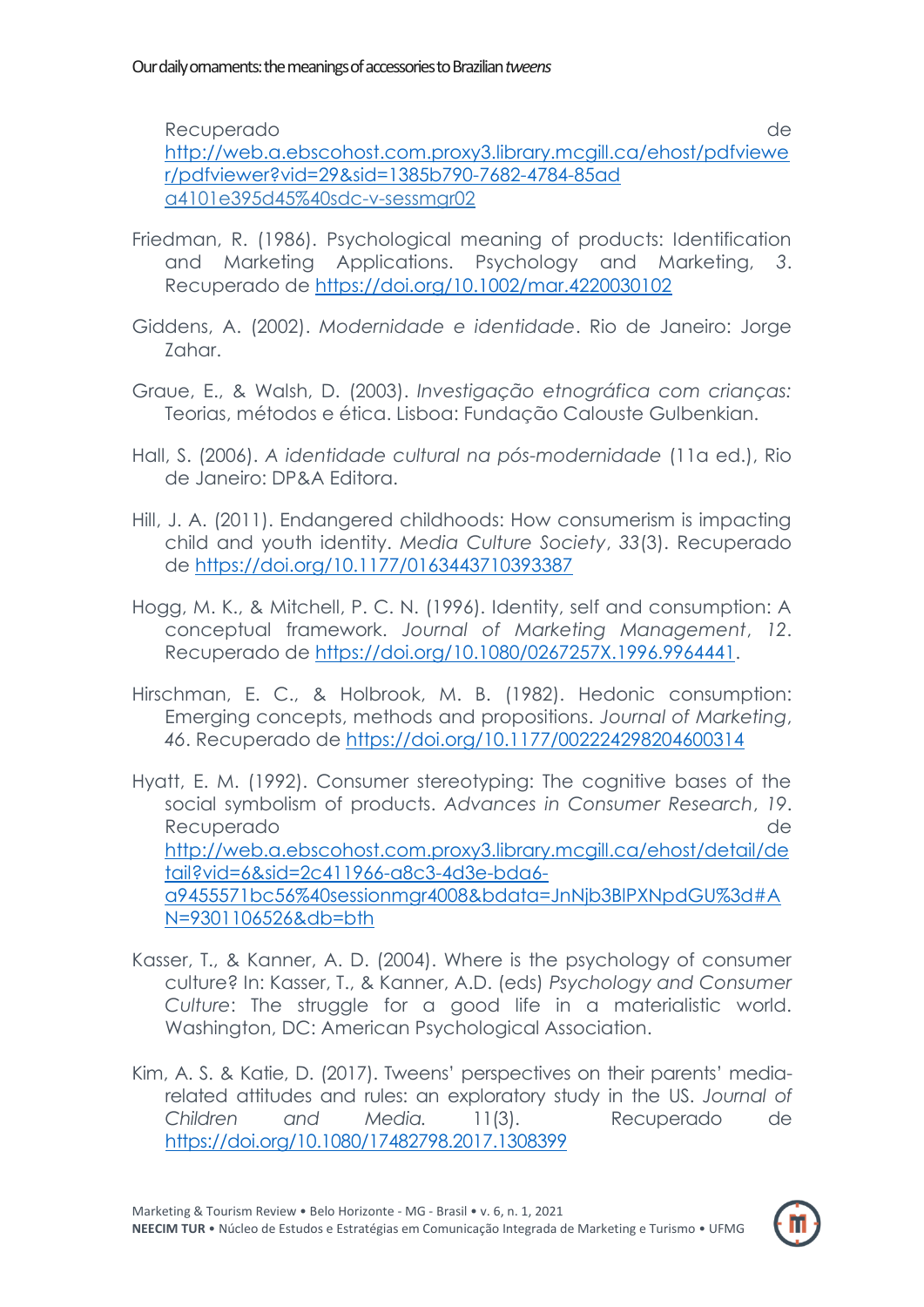- Kleine, R. E., & Kernan, J. B. (1991). Contextual Influences on the Meanings Ascribed to Ordinary Consumption Objects. *Journal of Consumer Research*. *18*(3). Recuperado de <https://doi.org/10.1086/209262>
- Kleine, R. E., & Kernan, J. B. (1988). Measuring the meaning of consumption objects: an empirical investigation. *Advances in Consumer Research*, *15*. Recuperado de [http://web.a.ebscohost.com.proxy3.library.mcgill.ca/ehost/detail/de](http://web.a.ebscohost.com.proxy3.library.mcgill.ca/ehost/detail/detail?vid=4&sid=596a9057-ca89-4e70-98ca-05860f6a2cef@sessionmgr4007&bdata=JnNjb3BlPXNpdGU%3D#AN=6487651&db=bth) [tail?vid=4&sid=596a9057-ca89-4e70-98ca-](http://web.a.ebscohost.com.proxy3.library.mcgill.ca/ehost/detail/detail?vid=4&sid=596a9057-ca89-4e70-98ca-05860f6a2cef@sessionmgr4007&bdata=JnNjb3BlPXNpdGU%3D#AN=6487651&db=bth)[05860f6a2cef%40sessionmgr4007&bdata=JnNjb3BlPXNpdGU%3d#AN](http://web.a.ebscohost.com.proxy3.library.mcgill.ca/ehost/detail/detail?vid=4&sid=596a9057-ca89-4e70-98ca-05860f6a2cef@sessionmgr4007&bdata=JnNjb3BlPXNpdGU%3D#AN=6487651&db=bth) [=6487651&db=bth](http://web.a.ebscohost.com.proxy3.library.mcgill.ca/ehost/detail/detail?vid=4&sid=596a9057-ca89-4e70-98ca-05860f6a2cef@sessionmgr4007&bdata=JnNjb3BlPXNpdGU%3D#AN=6487651&db=bth)
- Kjeldgaard, D. (2009). The meaning of style? Style reflexivity among Danish high school youths. *Journal of Consumer Behavior*. *8*(2/3). Recuperado de<https://doi.org/10.1002/cb.274>
- Kwakye-Opong, R., & Adinku, G.U. (2013). Costume as Medium for Cultural Expression in Stage Performance. *Arts and Design Studies*, *8*. Recuperado de <https://www.iiste.org/Journals/index.php/ADS/article/view/5030/512>
- Lindstrom, M. (2007). Tween speak: do you get it? *Young Consumers: Insight and Ideas for Responsible Marketers*, *8*(2). Recuperado de <https://doi.org/10.1108/yc.2007.32108bab.003>
- Lipovetsky, G. (2004). *O império do efêmero:* A moda e seu destino nas sociedades modernas (7a ed). Tradução Maria Lucia Machado. São Paulo: Companhia das Letras.
- Lira, J. Santos, C., Campos, P., & Costa, M. (2020). Consumo de suvenires: exibição dos valores culturais ou representação da nova cultura do consumo? *Marketing & Tourism Review*, 5(2). Recuperado de <https://doi.org/10.29149/mtr.v5i2.5981>
- McCracken, G. (2003). *Cultura & Consumo*. Rio de Janeiro: Editora Mauad.
- McCracken, G. (1986). Culture and consumption: A theoretical account of the structure and movement of the cultural meaning of consumer goods. *Journal of Consumer Research*, *13*(1). Recuperado de <https://doi.org/10.1086/209048>

Miller, D. (2002). *Teoria das Compras*. São Paulo: Nobel.

Montesinos, M. D. M. T., Suárez, J. A. G., & Pulido-Fernández, J. I. (2015). Cambio de paradigma en el marketing de destinos turísticos: el plan CMA Experience. *CULTUR-Revista de Cultura e Turismo*, 7(2).

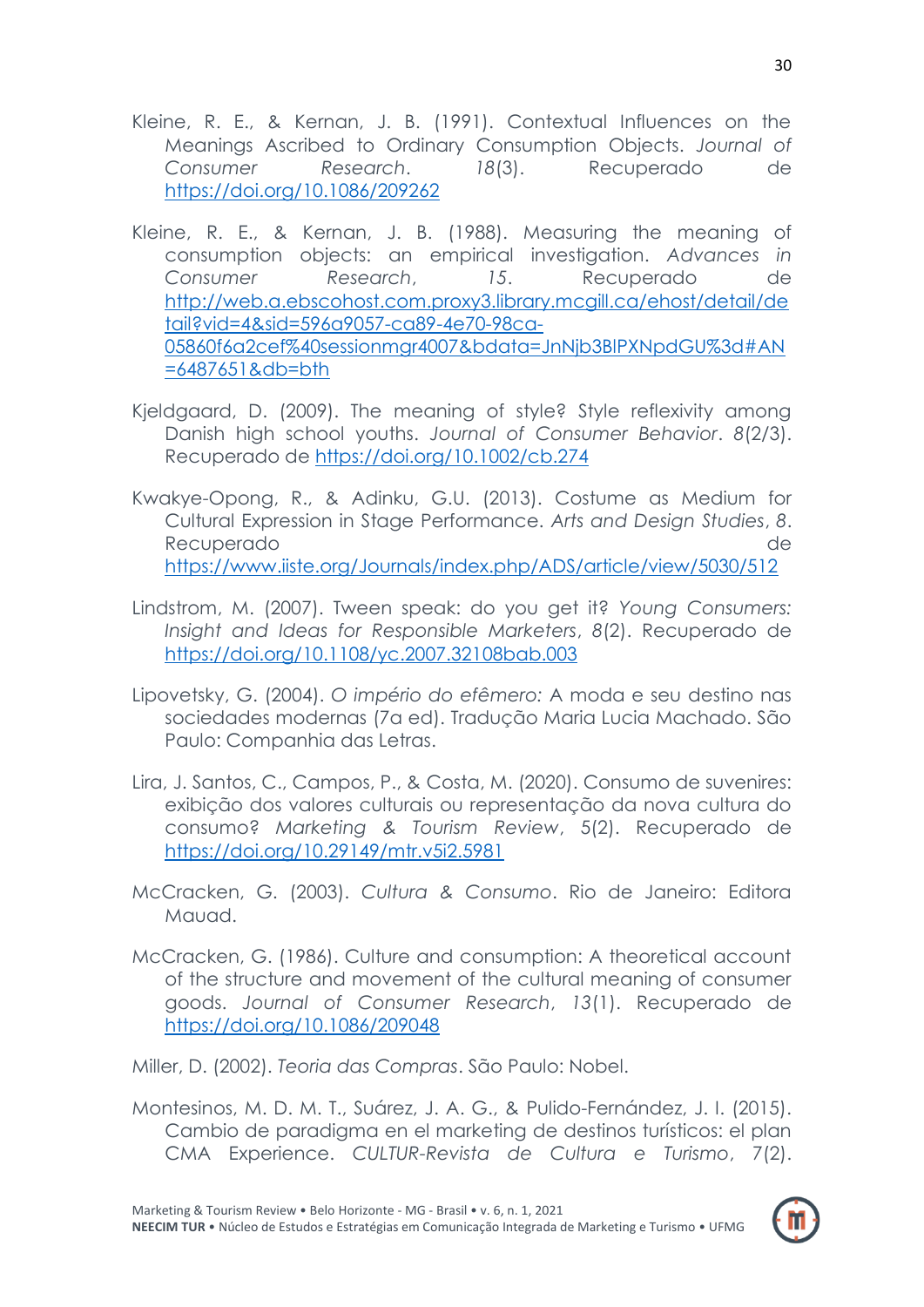Recuperado de

<https://dialnet.unirioja.es/servlet/articulo?codigo=5320046>

- Peter; P. J., & OLSON, J. C. (2009). *Comportamento do consumidor e estratégia de marketing,* 8. Ed, São Paulo: McGraw Hill.
- Richins, M. L. (1994). Valuing things: The public and private meanings of possessions. *Journal of Consumer Research*, *21*(3). Recuperado de <https://doi.org/10.1086/209414>
- Rocha, E. P.G. (2002). Cenas do consumo: Notas, ideias, reflexões. *Revista Semear,* Nº 6. Recuperado de [http://www.letras.puc](http://www.letras.puc-rio.br/unidades&nucleos/catedra/revista/6Sem_06.html)[rio.br/unidades&nucleos/catedra/revista/6Sem\\_06.html](http://www.letras.puc-rio.br/unidades&nucleos/catedra/revista/6Sem_06.html)
- Rocha, E. P. G., & Barros, C. (2006). Dimensões culturais do marketing: Teoria antropológica, etnografia e comportamento do consumidor. *Revista de Administração de Empresas*, *46*(4). Recuperado de <https://doi.org/10.1590/S0034-75902006000400005>
- Rocha, E. P. G., & Barros, C. (2004). Dimensões culturais do marketing: Teoria antropológica, estudos etnográficos e comportamento do consumidor. In: *Encontro da Associação Nacional dos Programas de Pós-Graduação em Administração*, 28, Curitiba. *Anais*. Curitiba: ANPAD.
- Rook, D. W., & Levy, S. J. (1983). Psychosocial Themes in Consumer Grooming Rituals, *in Advances in Consumer Research*, *10*(1), eds. Ann Arbor, MI: Association for Consumer Research. Recuperado de [http://web.a.ebscohost.com.proxy3.library.mcgill.ca/ehost/resultsad](http://web.a.ebscohost.com.proxy3.library.mcgill.ca/ehost/resultsadvanced?vid=29&sid=2c411966-a8c3-4d3e-bda6-a9455571bc56@sessionmgr4008&bquery=TI+Psychosocial+Themes+in+Consumer+Grooming+Rituals&bdata=JmRiPWJ0aCZ0eXBlPTEmc2VhcmNoTW9kZT1TdGFuZGFyZCZzY29wZT1zaXRl) [vanced?vid=29&sid=2c411966-a8c3-4d3e-bda6](http://web.a.ebscohost.com.proxy3.library.mcgill.ca/ehost/resultsadvanced?vid=29&sid=2c411966-a8c3-4d3e-bda6-a9455571bc56@sessionmgr4008&bquery=TI+Psychosocial+Themes+in+Consumer+Grooming+Rituals&bdata=JmRiPWJ0aCZ0eXBlPTEmc2VhcmNoTW9kZT1TdGFuZGFyZCZzY29wZT1zaXRl) [a9455571bc56%40sessionmgr4008&bquery=TI+Psychosocial+Themes+i](http://web.a.ebscohost.com.proxy3.library.mcgill.ca/ehost/resultsadvanced?vid=29&sid=2c411966-a8c3-4d3e-bda6-a9455571bc56@sessionmgr4008&bquery=TI+Psychosocial+Themes+in+Consumer+Grooming+Rituals&bdata=JmRiPWJ0aCZ0eXBlPTEmc2VhcmNoTW9kZT1TdGFuZGFyZCZzY29wZT1zaXRl) [n+Consumer+Grooming+Rituals&bdata=JmRiPWJ0aCZ0eXBlPTEmc2V](http://web.a.ebscohost.com.proxy3.library.mcgill.ca/ehost/resultsadvanced?vid=29&sid=2c411966-a8c3-4d3e-bda6-a9455571bc56@sessionmgr4008&bquery=TI+Psychosocial+Themes+in+Consumer+Grooming+Rituals&bdata=JmRiPWJ0aCZ0eXBlPTEmc2VhcmNoTW9kZT1TdGFuZGFyZCZzY29wZT1zaXRl) [hcmNoTW9kZT1TdGFuZGFyZCZzY29wZT1zaXRl](http://web.a.ebscohost.com.proxy3.library.mcgill.ca/ehost/resultsadvanced?vid=29&sid=2c411966-a8c3-4d3e-bda6-a9455571bc56@sessionmgr4008&bquery=TI+Psychosocial+Themes+in+Consumer+Grooming+Rituals&bdata=JmRiPWJ0aCZ0eXBlPTEmc2VhcmNoTW9kZT1TdGFuZGFyZCZzY29wZT1zaXRl)
- Roper, S., & La Niece, C. (2009). The importance of brands in the lunchbox choices of low-income British school children. *Journal of Consumer Behaviour*, *89*(2/3). Recuperado de <https://doi.org/10.1002/cb.275>

Sahlins, M. (2006). *Cultura e razão prática*. Rio de Janeiro: Zahar.

Siegel, D. L., Coffey, T. J., & Livingston, G. (2004). *The great tween buying machine*: Capturing your share of the multibillion dollar *tween*  market. Chicago: Dearborn Trade Publishing.